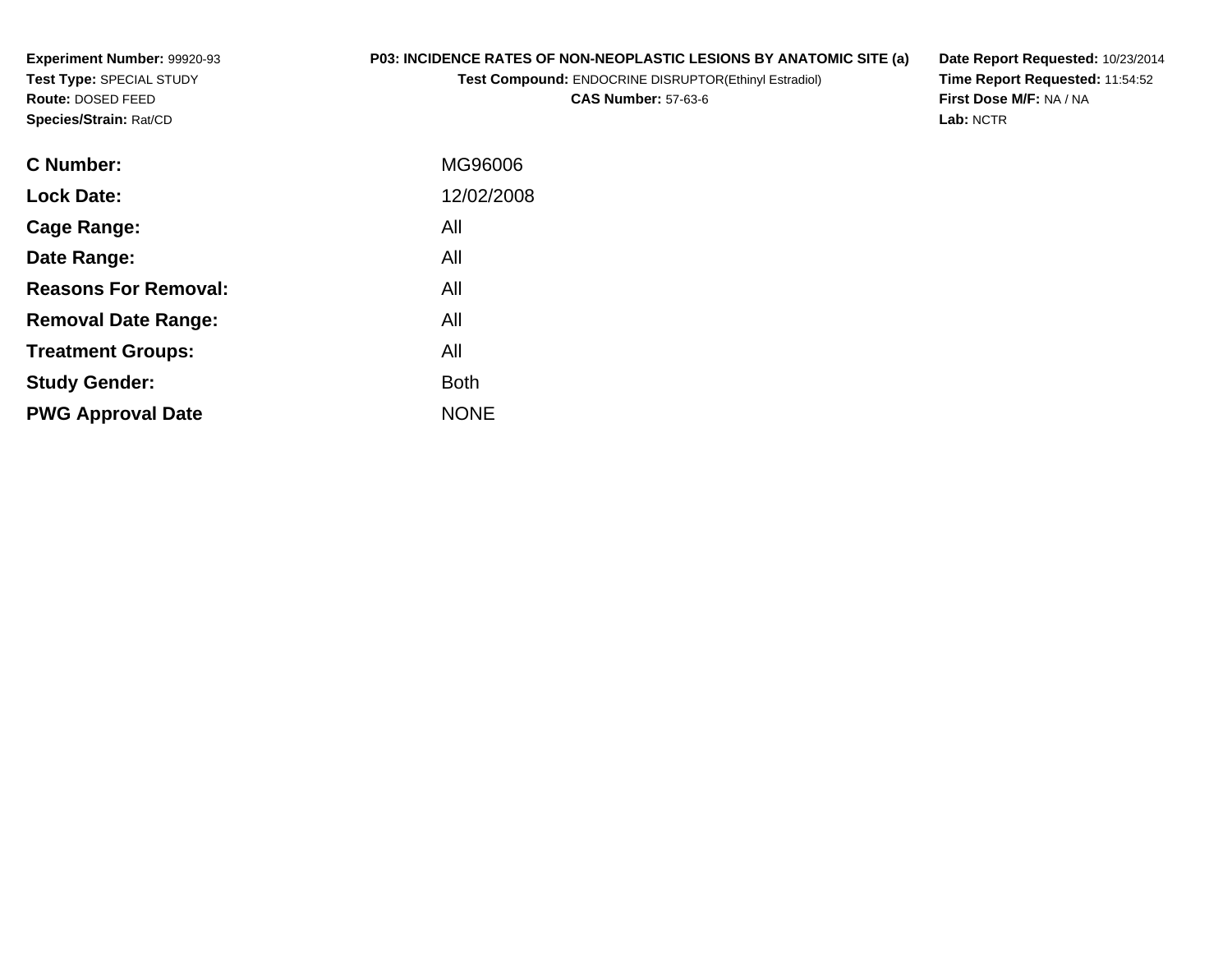**Test Compound:** ENDOCRINE DISRUPTOR(Ethinyl Estradiol)

**F3/2PPB TO CTL F3/10PPBTO CTL F3/50PPBTO CTL**

**CAS Number:** 57-63-6

**<sup>50</sup> <sup>49</sup> <sup>50</sup> <sup>50</sup>**

**<sup>13</sup> <sup>16</sup> <sup>13</sup> <sup>12</sup>**

**<sup>30</sup> <sup>27</sup> <sup>31</sup> <sup>35</sup>**

**<sup>50</sup> <sup>49</sup> <sup>50</sup> <sup>50</sup>**

**<sup>7</sup> <sup>6</sup> <sup>6</sup> <sup>3</sup>**

s (50)  $(50)$   $(48)$   $(50)$   $(50)$ 

**Date Report Requested:** 10/23/2014**Time Report Requested:** 11:54:52**First Dose M/F:** NA / NA**Lab:** NCTR

| <b>Dilatation</b>                                                                        |       |       | 1(2%) |       |
|------------------------------------------------------------------------------------------|-------|-------|-------|-------|
| Hyperkeratosis                                                                           | 3(6%) | 4(8%) |       | 1(2%) |
| Intestine Large, Cecum                                                                   | (45)  | (43)  | (47)  | (47)  |
| <b>Dilatation</b>                                                                        |       |       | 1(2%) |       |
| Edema                                                                                    |       | 1(2%) |       |       |
| Inflammation, Chronic Active                                                             |       |       |       | 1(2%) |
| Inflammation, Suppurative                                                                |       | 1(2%) |       |       |
| <b>Necrosis</b>                                                                          |       |       |       | 1(2%) |
| Polyarteritis                                                                            |       |       |       | 1(2%) |
| Intestine Large, Colon                                                                   | (45)  | (43)  | (48)  | (48)  |
| Intestine Large, Rectum                                                                  | (45)  | (44)  | (48)  | (48)  |
| Infiltration Cellular, Lymphocyte                                                        |       | 1(2%) |       |       |
| Inflammation, Chronic Active                                                             |       |       |       | 1(2%) |
| <b>Necrosis</b>                                                                          |       |       |       | 1(2%) |
| Intestine Small, Duodenum                                                                | (44)  | (43)  | (47)  | (47)  |
| Intestine Small, Ileum                                                                   | (44)  | (38)  | (47)  | (47)  |
| Inflammation, Chronic Active                                                             |       |       |       | 1(2%) |
| Necrosis                                                                                 |       |       |       | 1(2%) |
| Ulcer                                                                                    |       |       |       | 1(2%) |
|                                                                                          |       |       |       |       |
|                                                                                          |       |       |       |       |
|                                                                                          |       |       |       |       |
| a - Number of animals examined microscopically at site and number of animals with lesion |       |       |       |       |

**Experiment Number:** 99920-93**Test Type:** SPECIAL STUDY**Route:** DOSED FEED**Species/Strain:** Rat/CD

**Animals Initially In Study**

**Moribund Sacrifice**

**Terminal Sacrifice**

**Animals Examined Microscopically**

**Natural Death**

ALIMENTARY SYSTEM

**Disposition Summary**

**Early Deaths**

**Survivors**

**Esophagus** 

**CD Rat MALE**

**F3 0PPB**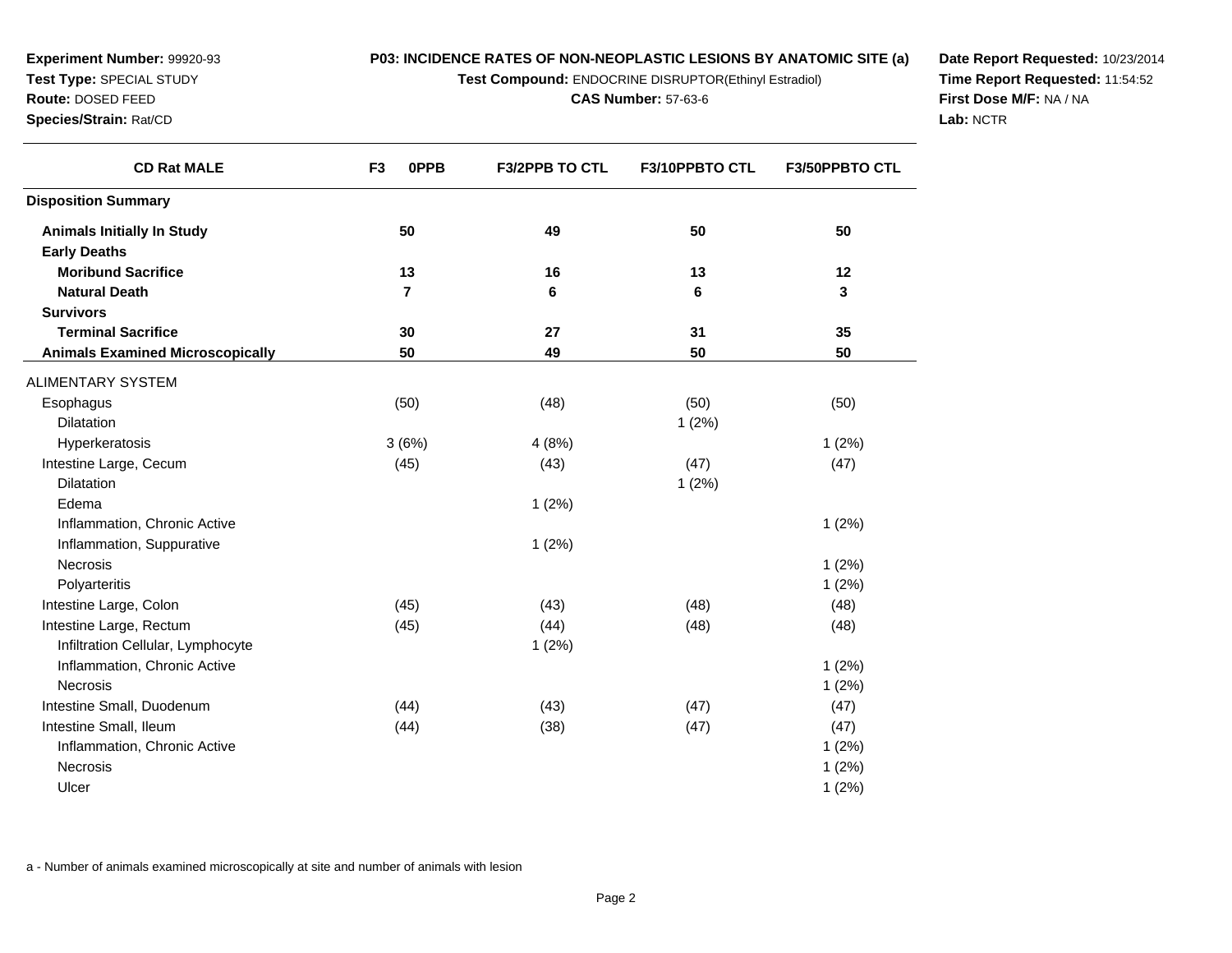**Test Compound:** ENDOCRINE DISRUPTOR(Ethinyl Estradiol)

**CAS Number:** 57-63-6

**Date Report Requested:** 10/23/2014**Time Report Requested:** 11:54:52**First Dose M/F:** NA / NA**Lab:** NCTR

| <b>CD Rat MALE</b>                        | 0PPB<br>F <sub>3</sub> | <b>F3/2PPB TO CTL</b> | F3/10PPBTO CTL | <b>F3/50PPBTO CTL</b> |
|-------------------------------------------|------------------------|-----------------------|----------------|-----------------------|
| Intestine Small, Jejunum                  | (44)                   | (41)                  | (45)           | (46)                  |
| Lymphoid Tiss, Hyperplasia                |                        |                       | 1(2%)          |                       |
| Liver                                     | (49)                   | (47)                  | (50)           | (49)                  |
| Angiectasis                               | 3(6%)                  | 1(2%)                 | 1(2%)          | 5 (10%)               |
| <b>Basophilic Focus</b>                   | 9(18%)                 | 7 (15%)               | 5 (10%)        | 7 (14%)               |
| Bile Duct, Hyperplasia                    | 8 (16%)                | 9(19%)                | 11 (22%)       | 5 (10%)               |
| <b>Biliar Tract, Cyst</b>                 | 1(2%)                  |                       | 1(2%)          | 1(2%)                 |
| <b>Biliar Tract, Fibrosis</b>             | 7 (14%)                | 4(9%)                 | 7 (14%)        | 3(6%)                 |
| Capsule, Inflammation, Chronic Active     |                        | 1(2%)                 |                |                       |
| Congestion                                |                        |                       | 1(2%)          |                       |
| Cyst                                      | 1(2%)                  | 1(2%)                 |                |                       |
| <b>Cyst Multilocular</b>                  | 2(4%)                  |                       |                | 1(2%)                 |
| Cytomegaly                                |                        |                       | 1(2%)          |                       |
| Degeneration, Cystic                      | 10 (20%)               | 7 (15%)               | 6 (12%)        | 5 (10%)               |
| <b>Eosinophilic Focus</b>                 | 8 (16%)                | 5 (11%)               | 4(8%)          | 5(10%)                |
| Hematopoietic Cell Proliferation          | 1(2%)                  | 1(2%)                 | 2(4%)          | 3(6%)                 |
| Hepatodiaphragmatic Nodule                | 8 (16%)                | 2(4%)                 | 4(8%)          | 7 (14%)               |
| Hyperplasia                               |                        |                       |                | 1(2%)                 |
| Hyperplasia, Regenerative                 | 1(2%)                  | 1(2%)                 |                |                       |
| Infiltration Cellular, Lymphocyte         | 2(4%)                  | 2(4%)                 | 4(8%)          |                       |
| Inflammation, Chronic Active              | 6 (12%)                | 7 (15%)               | 3(6%)          | 4(8%)                 |
| Inflammation, Suppurative                 |                        |                       |                | 1(2%)                 |
| Karyomegaly                               |                        |                       | 1(2%)          |                       |
| Left Lat Lobe, Developmental Malformation | 1(2%)                  |                       |                |                       |
| <b>Mixed Cell Focus</b>                   | 1(2%)                  |                       |                |                       |
| Necrosis                                  | 2(4%)                  | 4 (9%)                | 2(4%)          | 3(6%)                 |
| Oval Cell, Hyperplasia                    |                        |                       | 1(2%)          | 1(2%)                 |
| Pigmentation                              | 1(2%)                  |                       |                |                       |
| <b>Tension Lipidosis</b>                  | 3(6%)                  | 1(2%)                 | 2(4%)          | 2(4%)                 |
| Vacuolization Cytoplasmic                 | 6 (12%)                | 7 (15%)               | 6 (12%)        | 3(6%)                 |
|                                           |                        |                       |                |                       |

a - Number of animals examined microscopically at site and number of animals with lesion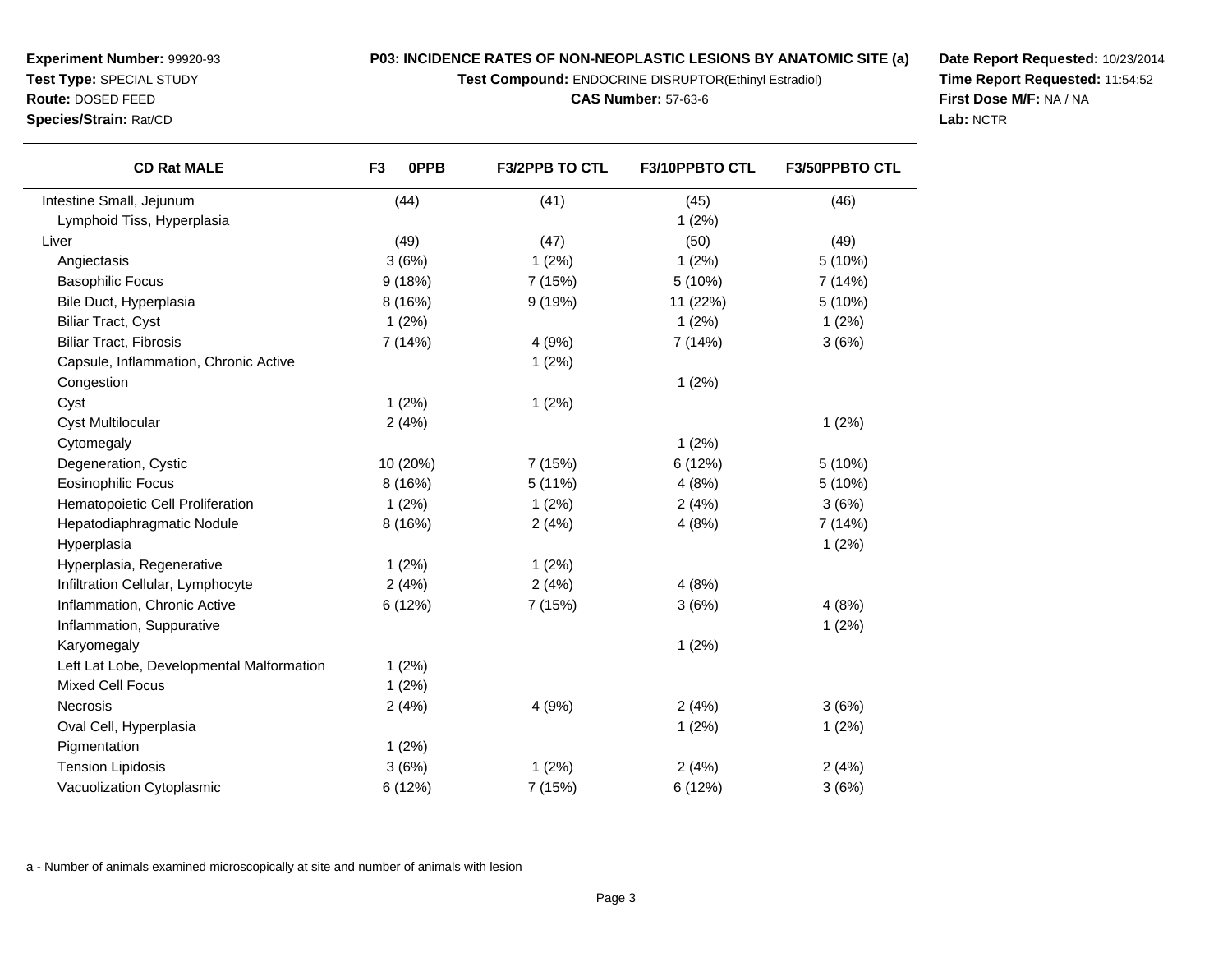**Test Compound:** ENDOCRINE DISRUPTOR(Ethinyl Estradiol)

**Date Report Requested:** 10/23/2014**Time Report Requested:** 11:54:52**First Dose M/F:** NA / NA**Lab:** NCTR

| <b>CD Rat MALE</b>                     | F <sub>3</sub><br>0PPB | F3/2PPB TO CTL | F3/10PPBTO CTL | F3/50PPBTO CTL |
|----------------------------------------|------------------------|----------------|----------------|----------------|
| Mesentery                              | (4)                    | (0)            | (6)            | (3)            |
| Abscess                                |                        |                | 1(17%)         |                |
| Fat, Necrosis                          | 4 (100%)               |                | 4 (67%)        | 3 (100%)       |
| Oral Mucosa                            | (3)                    | (8)            | (4)            | (6)            |
| Gingival, Inflammation, Chronic Active |                        | 1(13%)         |                |                |
| Inflammation, Suppurative              | 1(33%)                 |                | 1(25%)         |                |
| Keratin Cyst                           |                        | 3(38%)         | 3(75%)         | 1(17%)         |
| Pancreas                               | (47)                   | (48)           | (49)           | (49)           |
| Acinar Cell, Degeneration              | 42 (89%)               | 39 (81%)       | 36 (73%)       | 40 (82%)       |
| Infiltration Cellular, Lymphocyte      |                        |                |                | 1(2%)          |
| Polyarteritis                          | 1(2%)                  | 1(2%)          |                | 1(2%)          |
| <b>Salivary Glands</b>                 | (48)                   | (49)           | (49)           | (50)           |
| Infiltration Cellular, Lymphocyte      |                        |                |                | 1(2%)          |
| Stomach, Forestomach                   | (46)                   | (48)           | (49)           | (49)           |
| Edema                                  |                        |                | 2(4%)          |                |
| Epithelium, Hyperplasia                | 1(2%)                  | 1(2%)          | 2(4%)          |                |
| Hyperkeratosis                         | 2(4%)                  | 1(2%)          | 1(2%)          | 1(2%)          |
| Inflammation, Chronic Active           |                        |                | 1(2%)          |                |
| Stomach, Glandular                     | (45)                   | (46)           | (47)           | (47)           |
| Infiltration Cellular, Lymphocyte      |                        |                |                | 1(2%)          |
| CARDIOVASCULAR SYSTEM                  |                        |                |                |                |
| <b>Blood Vessel</b>                    | (50)                   | (49)           | (50)           | (50)           |
| Heart                                  | (50)                   | (49)           | (50)           | (50)           |
| Atrium, Dilatation                     | 2(4%)                  | 2(4%)          | 1(2%)          |                |
| Cardiomyopathy                         | 40 (80%)               | 37 (76%)       | 38 (76%)       | 42 (84%)       |
| Endocardium, Hyperplasia               |                        | 1(2%)          | 1(2%)          |                |
| Inflammation, Suppurative              |                        |                |                | 1(2%)          |
| Metaplasia, Osseous                    |                        | 2(4%)          |                |                |
| Polyarteritis                          |                        | 1(2%)          |                |                |
| Ventricle, Dilatation                  | 1(2%)                  | 1(2%)          | 1(2%)          | 1(2%)          |
|                                        |                        |                |                |                |

a - Number of animals examined microscopically at site and number of animals with lesion

**Experiment Number:** 99920-93**Test Type:** SPECIAL STUDY**Route:** DOSED FEED**Species/Strain:** Rat/CD

 $\overline{\phantom{0}}$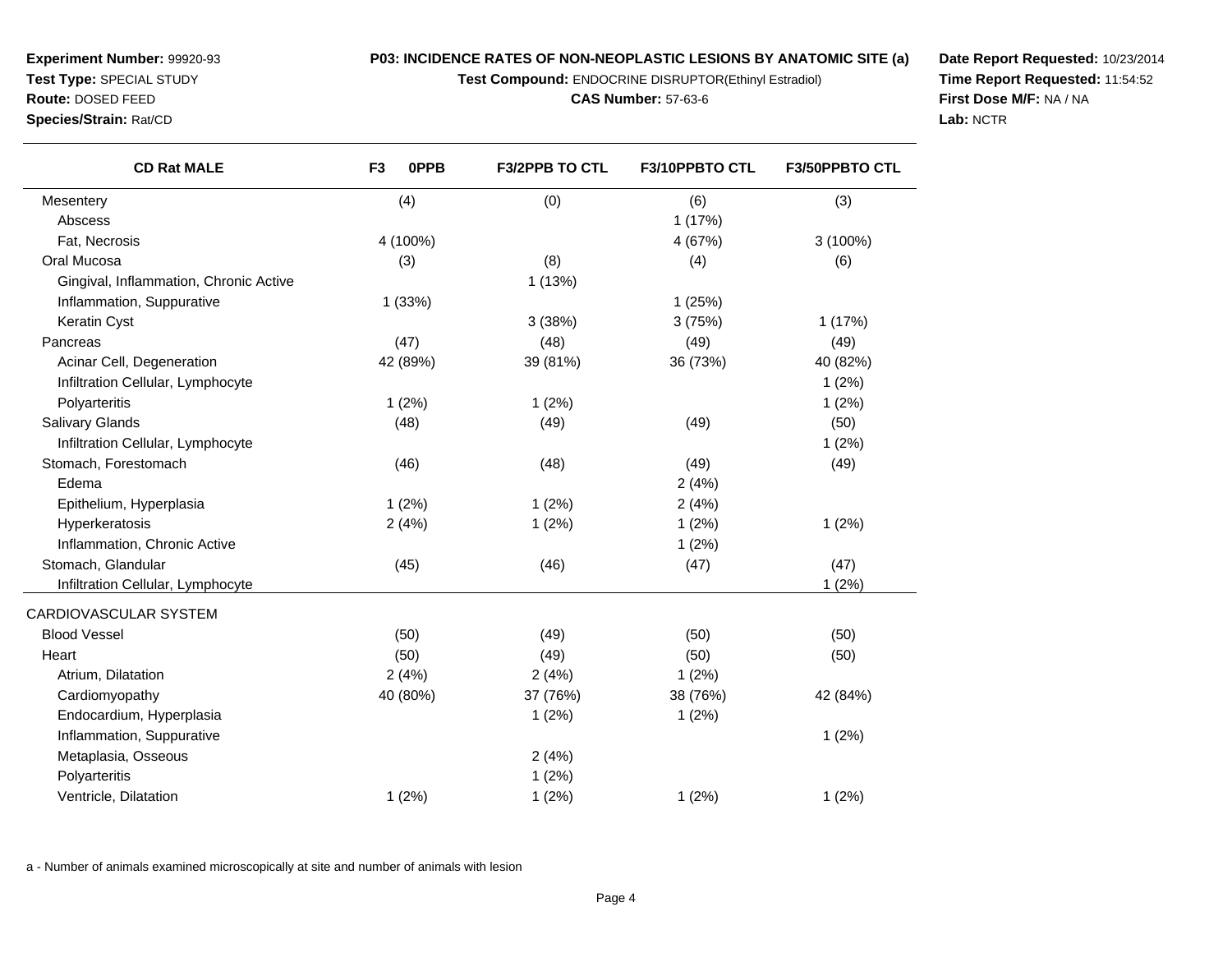**Test Compound:** ENDOCRINE DISRUPTOR(Ethinyl Estradiol)

**CAS Number:** 57-63-6

**Date Report Requested:** 10/23/2014**Time Report Requested:** 11:54:52**First Dose M/F:** NA / NA**Lab:** NCTR

| <b>CD Rat MALE</b>                       | F <sub>3</sub><br><b>OPPB</b> | <b>F3/2PPB TO CTL</b> | F3/10PPBTO CTL | <b>F3/50PPBTO CTL</b> |
|------------------------------------------|-------------------------------|-----------------------|----------------|-----------------------|
| <b>ENDOCRINE SYSTEM</b>                  |                               |                       |                |                       |
| <b>Adrenal Cortex</b>                    | (49)                          | (49)                  | (49)           | (50)                  |
| <b>Accessory Adrenal Cortical Nodule</b> | 1(2%)                         |                       | 4(8%)          | 1(2%)                 |
| Angiectasis                              | 3(6%)                         | 1(2%)                 | 1(2%)          | 2(4%)                 |
| Bilateral, Hyperplasia                   | 1(2%)                         |                       |                |                       |
| Degeneration, Cystic                     | 2(4%)                         | 4(8%)                 | 5(10%)         | 1(2%)                 |
| Hyperplasia                              | 7 (14%)                       | 7(14%)                | 3(6%)          | 4(8%)                 |
| Hypertrophy                              | 3(6%)                         | 5 (10%)               | 4(8%)          | 4(8%)                 |
| Vacuolization Cytoplasmic                | 7 (14%)                       | 8(16%)                | 9(18%)         | 4(8%)                 |
| Adrenal Medulla                          | (49)                          | (48)                  | (49)           | (50)                  |
| Hyperplasia                              | 15 (31%)                      | 9(19%)                | 8 (16%)        | 10 (20%)              |
| Islets, Pancreatic                       | (48)                          | (48)                  | (50)           | (50)                  |
| Degeneration                             |                               |                       |                | 1(2%)                 |
| Hyperplasia                              | 7 (15%)                       | 13 (27%)              | 8(16%)         | 10 (20%)              |
| Parathyroid Gland                        | (47)                          | (44)                  | (50)           | (46)                  |
| Bilateral, Hyperplasia                   |                               | 1(2%)                 | 1(2%)          |                       |
| Cyst                                     |                               | 1(2%)                 |                |                       |
| Hyperplasia                              | 4(9%)                         | 2(5%)                 | 7(14%)         | 6(13%)                |
| <b>Pituitary Gland</b>                   | (49)                          | (48)                  | (49)           | (50)                  |
| Inflammation, Suppurative                |                               | 1(2%)                 |                |                       |
| <b>Necrosis</b>                          |                               | 1(2%)                 |                |                       |
| Pars Distalis, Cyst                      | 3(6%)                         | 5(10%)                | 6(12%)         | 6(12%)                |
| Pars Distalis, Hyperplasia               | 8 (16%)                       | 18 (38%)              | 15 (31%)       | 13 (26%)              |
| Pars Intermed, Cyst                      |                               | 3(6%)                 | 2(4%)          | 2(4%)                 |
| <b>Thyroid Gland</b>                     | (48)                          | (49)                  | (50)           | (50)                  |
| C Cell, Hyperplasia                      | 4(8%)                         | 6(12%)                | 4(8%)          | 3(6%)                 |
| Cyst, Squamous                           | 12 (25%)                      | 12 (24%)              | 13 (26%)       | 9(18%)                |
| Follicle, Cyst                           |                               |                       | 1(2%)          |                       |
| Follicular Cel, Hyperplasia              |                               |                       | 1(2%)          |                       |
| Inflammation, Chronic Active             |                               | 1(2%)                 |                |                       |

a - Number of animals examined microscopically at site and number of animals with lesion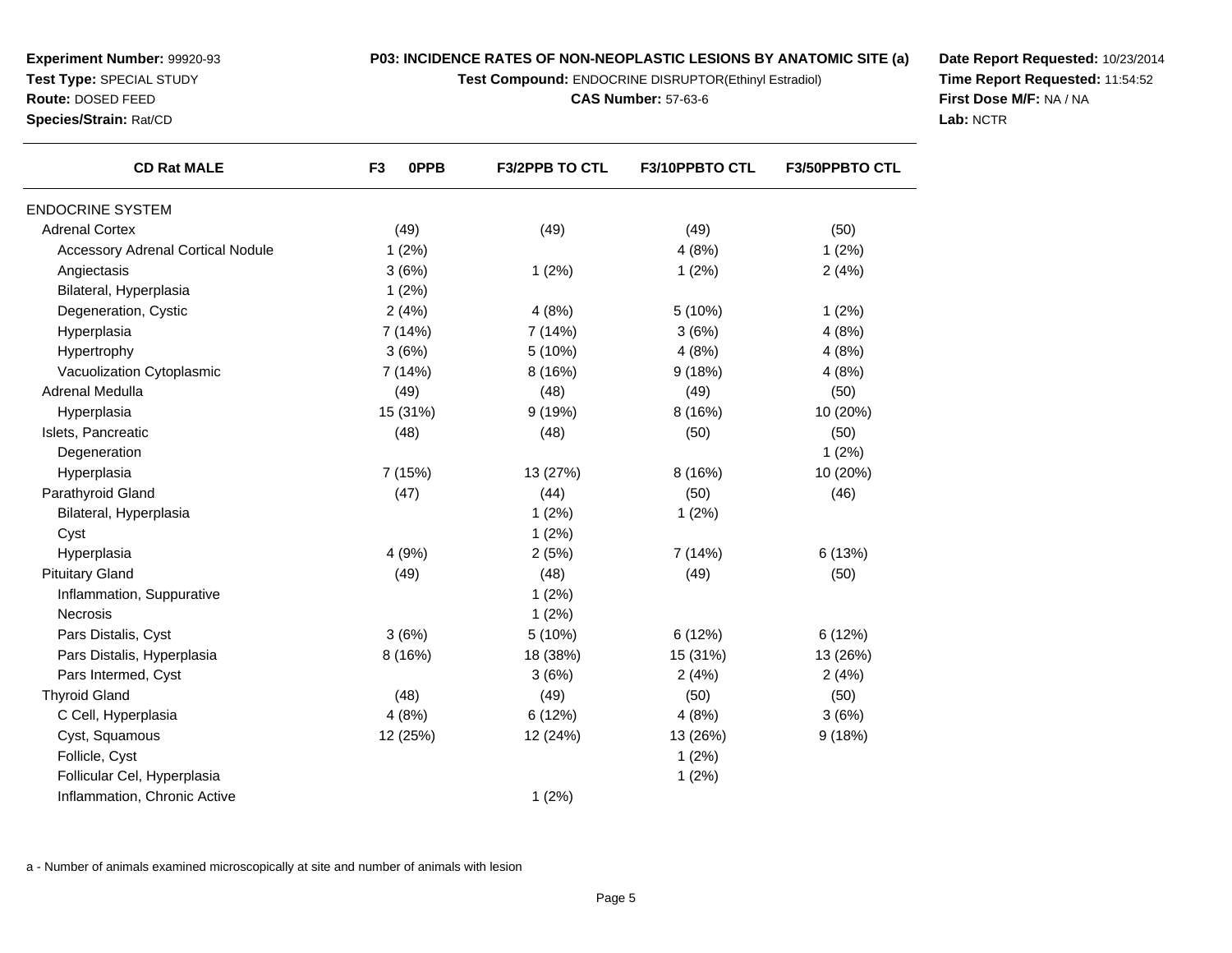**Test Compound:** ENDOCRINE DISRUPTOR(Ethinyl Estradiol)

**CAS Number:** 57-63-6

**Date Report Requested:** 10/23/2014**Time Report Requested:** 11:54:52**First Dose M/F:** NA / NA**Lab:** NCTR

| <b>CD Rat MALE</b>                | F <sub>3</sub><br><b>OPPB</b> | <b>F3/2PPB TO CTL</b> | F3/10PPBTO CTL | <b>F3/50PPBTO CTL</b> |
|-----------------------------------|-------------------------------|-----------------------|----------------|-----------------------|
| <b>GENERAL BODY SYSTEM</b>        |                               |                       |                |                       |
| <b>Tissue NOS</b>                 | (0)                           | (0)                   | (0)            | (1)                   |
| <b>GENITAL SYSTEM</b>             |                               |                       |                |                       |
| <b>Coagulating Gland</b>          | (47)                          | (49)                  | (48)           | (50)                  |
| Atrophy                           | 1(2%)                         | 1(2%)                 | 1(2%)          | 2(4%)                 |
| Developmental Malformation        | 6 (13%)                       | 5 (10%)               | 6 (13%)        | 9(18%)                |
| Inflammation, Chronic Active      | 1(2%)                         |                       |                |                       |
| Inflammation, Suppurative         |                               |                       |                | 1(2%)                 |
| Lumen, Dilatation                 |                               | 2(4%)                 |                | 1(2%)                 |
| <b>Ductus Deferens</b>            | (0)                           | (0)                   | (0)            | (1)                   |
| <b>Dilatation</b>                 |                               |                       |                | 1 (100%)              |
| Inflammation, Chronic Active      |                               |                       |                | 1 (100%)              |
| Epididymis                        | (49)                          | (49)                  | (50)           | (50)                  |
| Atrophy                           | 4(8%)                         | 7 (14%)               | 7 (14%)        | 5 (10%)               |
| Granuloma Sperm                   |                               |                       |                | 1(2%)                 |
| Hypospermia                       | 4(8%)                         | 9(18%)                | 8 (16%)        | 7 (14%)               |
| Infiltration Cellular, Lymphocyte |                               |                       | 2(4%)          |                       |
| Polyarteritis                     |                               |                       |                | 1(2%)                 |
| Penis                             | (0)                           | (0)                   | (0)            | (1)                   |
| <b>Preputial Gland</b>            | (49)                          | (49)                  | (50)           | (49)                  |
| Abscess                           |                               | 1(2%)                 | 2(4%)          | 2(4%)                 |
| Atrophy                           | 1(2%)                         | 4(8%)                 | 3(6%)          | 2(4%)                 |
| Duct, Dilatation                  | 12 (24%)                      | 8(16%)                | 11 (22%)       | 12 (24%)              |
| Infiltration Cellular, Lymphocyte | 10 (20%)                      | 8(16%)                | 9(18%)         | 7 (14%)               |
| Inflammation, Chronic Active      | 1(2%)                         | 4(8%)                 | 1(2%)          | 2(4%)                 |
| Inflammation, Suppurative         | 21 (43%)                      | 19 (39%)              | 24 (48%)       | 22 (45%)              |
| Keratin Cyst                      |                               |                       |                | 2(4%)                 |
| Prostate, Dorsal/Lateral Lobe     | (43)                          | (38)                  | (41)           | (43)                  |
| Atrophy                           |                               | 1(3%)                 |                | 2(5%)                 |
|                                   |                               |                       |                |                       |

a - Number of animals examined microscopically at site and number of animals with lesion

**Experiment Number:** 99920-93**Test Type:** SPECIAL STUDY**Route:** DOSED FEED**Species/Strain:** Rat/CD

 $\overline{\phantom{0}}$ 

 $\overline{\phantom{0}}$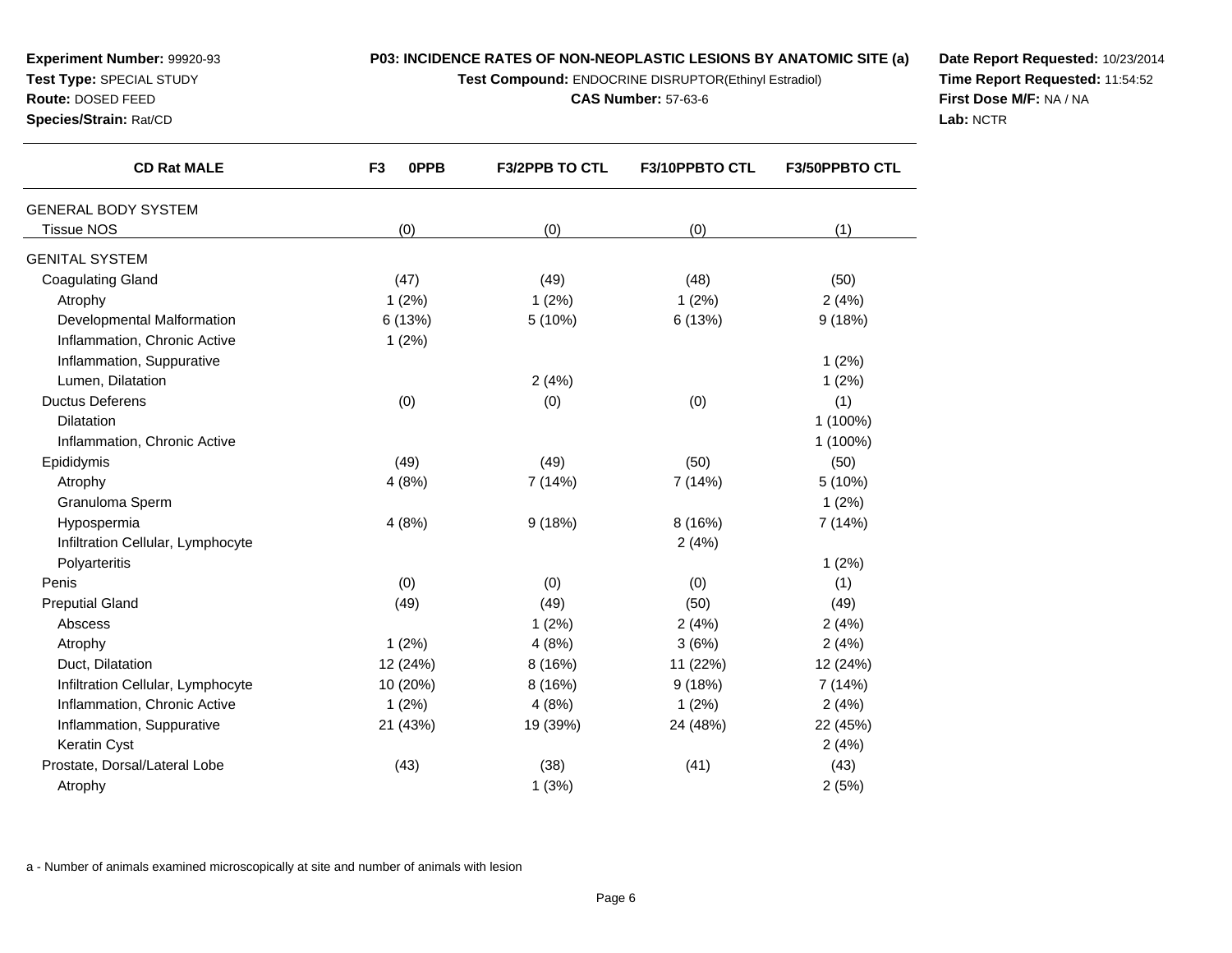**Test Compound:** ENDOCRINE DISRUPTOR(Ethinyl Estradiol)

#### **CAS Number:** 57-63-6

**Date Report Requested:** 10/23/2014**Time Report Requested:** 11:54:52**First Dose M/F:** NA / NA**Lab:** NCTR

| <b>CD Rat MALE</b>                | 0PPB<br>F <sub>3</sub> | <b>F3/2PPB TO CTL</b> | <b>F3/10PPBTO CTL</b> | <b>F3/50PPBTO CTL</b> |
|-----------------------------------|------------------------|-----------------------|-----------------------|-----------------------|
| Cyst                              | 1(2%)                  |                       | 2(5%)                 |                       |
| Dilatation                        |                        |                       |                       | 1(2%)                 |
| Hemorrhage                        |                        |                       |                       | 1(2%)                 |
| Infiltration Cellular, Lymphocyte |                        | 2(5%)                 |                       |                       |
| Inflammation, Chronic Active      | 11 (26%)               | 5(13%)                | 7 (17%)               | 5(12%)                |
| Inflammation, Suppurative         | 32 (74%)               | 30 (79%)              | 34 (83%)              | 36 (84%)              |
| Prostate, Dorsal/lateral Lobe     | (7)                    | (10)                  | (9)                   | (7)                   |
| Prostate, Ventral Lobe            | (49)                   | (48)                  | (50)                  | (50)                  |
| Atrophy                           |                        | 1(2%)                 |                       | 2(4%)                 |
| <b>Dilatation</b>                 |                        |                       |                       | 1(2%)                 |
| Hemorrhage                        |                        |                       |                       | 1(2%)                 |
| Hyperplasia                       | 4(8%)                  | 3(6%)                 | 2(4%)                 | 3(6%)                 |
| Infiltration Cellular, Lymphocyte | 1(2%)                  | 4(8%)                 | 2(4%)                 | 3(6%)                 |
| Inflammation, Chronic Active      | 5 (10%)                | 7 (15%)               | 4(8%)                 | 5 (10%)               |
| Inflammation, Suppurative         | 3(6%)                  | 1(2%)                 | 4(8%)                 | 2(4%)                 |
| <b>Rete Testes</b>                | (46)                   | (45)                  | (43)                  | (44)                  |
| <b>Dilatation</b>                 | 4 (9%)                 | 3(7%)                 | 4(9%)                 | 2(5%)                 |
| <b>Fibrosis</b>                   | 1(2%)                  | 2(4%)                 | 1(2%)                 |                       |
| Seminal Vesicle                   | (44)                   | (44)                  | (47)                  | (47)                  |
| Atrophy                           | 7 (16%)                | 5(11%)                | 4 (9%)                | 10 (21%)              |
| Inflammation, Chronic Active      | 1(2%)                  |                       |                       |                       |
| Inflammation, Suppurative         |                        |                       |                       | 1(2%)                 |
| Lumen, Dilatation                 | 2(5%)                  | 4 (9%)                | 3(6%)                 | 6 (13%)               |
| <b>Testes</b>                     | (50)                   | (49)                  | (50)                  | (50)                  |
| Polyarteritis                     |                        |                       | 1(2%)                 | 1(2%)                 |
| Seminif Tub, Degeneration         | 19 (38%)               | 20 (41%)              | 17 (34%)              | 19 (38%)              |

w (49) (49) (49) (50) (50)

y and  $1(2%)$  2(4%)

a and  $2(4\%)$ 

a - Number of animals examined microscopically at site and number of animals with lesion

**Test Type:** SPECIAL STUDY

HEMATOPOIETIC SYSTEM

Hypocellularity

Erythroid Cell, Hyperplasia

Bone Marrow

**Route:** DOSED FEED

**Species/Strain:** Rat/CD

**Experiment Number:** 99920-93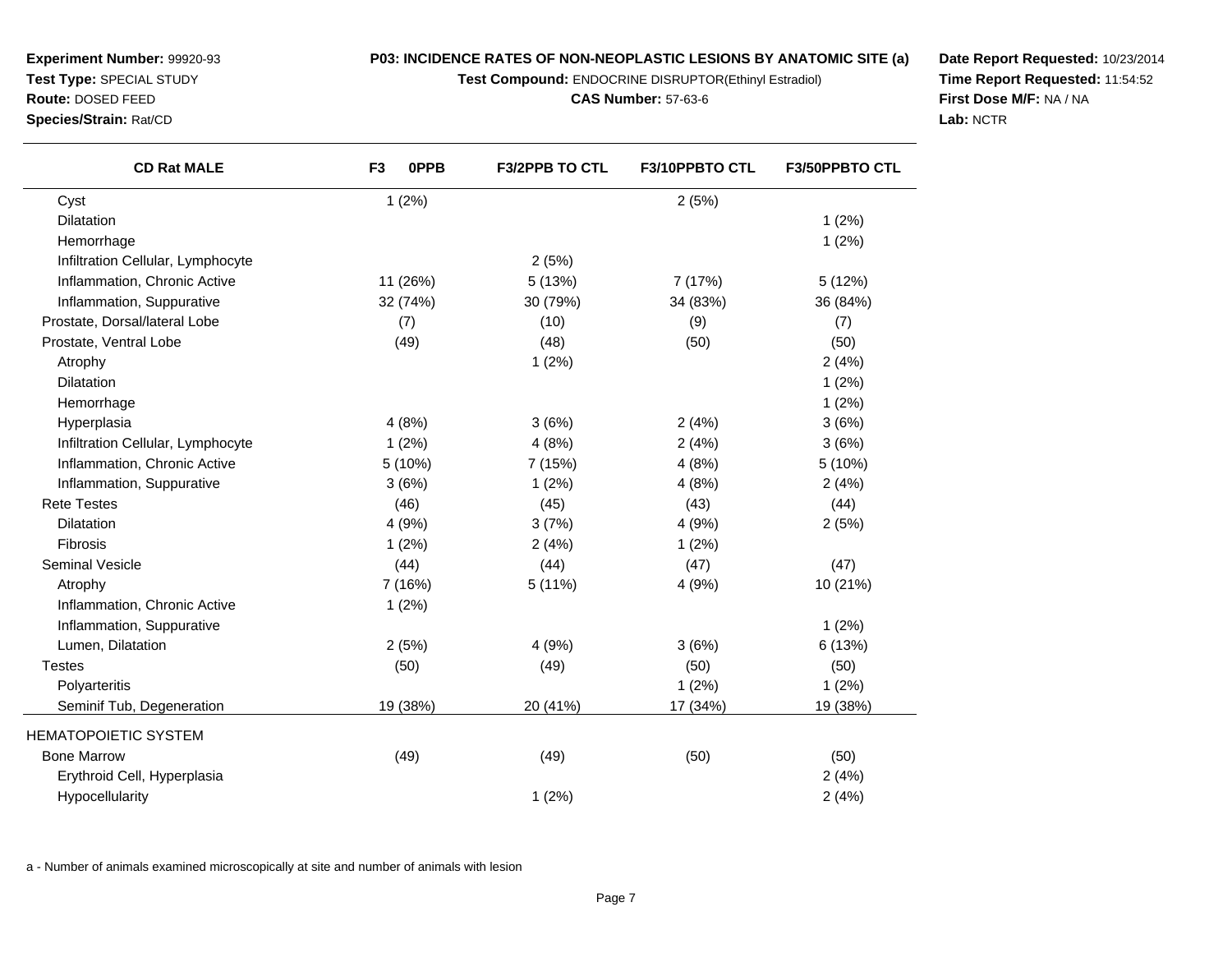**Test Compound:** ENDOCRINE DISRUPTOR(Ethinyl Estradiol)

**CAS Number:** 57-63-6

**Date Report Requested:** 10/23/2014**Time Report Requested:** 11:54:52**First Dose M/F:** NA / NA**Lab:** NCTR

| <b>CD Rat MALE</b>                            | F <sub>3</sub><br>0PPB | <b>F3/2PPB TO CTL</b> | F3/10PPBTO CTL | <b>F3/50PPBTO CTL</b> |
|-----------------------------------------------|------------------------|-----------------------|----------------|-----------------------|
| Myeloid Cell, Hyperplasia                     | 3(6%)                  | 6 (12%)               | 12 (24%)       | 7 (14%)               |
| Sinusoid, Dilatation                          |                        |                       | 1(2%)          |                       |
| Lymph Node                                    | (14)                   | (16)                  | (13)           | (16)                  |
| Axillary, Degeneration, Cystic                |                        |                       |                | 1(6%)                 |
| Axillary, Hyperplasia, Lymphoid               |                        |                       |                | 1(6%)                 |
| Axillary, Infiltration Cellular, Plasma Cell  |                        |                       |                | 1(6%)                 |
| Hemal, Degeneration, Cystic                   |                        |                       |                | 1(6%)                 |
| Inguinal, Degeneration, Cystic                |                        | 1(6%)                 |                |                       |
| Inguinal, Infiltration Cellular, Plasma Cell  |                        | 1(6%)                 |                |                       |
| Lumbar, Degeneration, Cystic                  | 10 (71%)               | 8(50%)                | 7(54%)         | 10 (63%)              |
| Lumbar, Hyperplasia, Lymphoid                 | 4 (29%)                | 4 (25%)               | 2(15%)         | 3(19%)                |
| Lumbar, Infiltration Cellular, Plasma Cell    | 4 (29%)                | 8 (50%)               | 5 (38%)        | 5(31%)                |
| Mediastinal, Degeneration, Cystic             |                        |                       | 1(8%)          |                       |
| Pancreatic, Hyperplasia, Lymphoid             |                        |                       |                | 1(6%)                 |
| Pancreatic, Inflammation, Granulomatous       |                        |                       |                | 1(6%)                 |
| Pancreatic, Necrosis                          |                        |                       |                | 1(6%)                 |
| Popliteal, Hyperplasia, Lymphoid              |                        | 2(13%)                | 2(15%)         | 2(13%)                |
| Popliteal, Infiltration Cellular, Plasma Cell |                        | 2(13%)                | 2(15%)         | 2(13%)                |
| Renal, Degeneration, Cystic                   | 2(14%)                 | 6 (38%)               | 3(23%)         | 2(13%)                |
| Renal, Hyperplasia, Lymphoid                  |                        | 1(6%)                 |                |                       |
| Renal, Infiltration Cellular, Plasma Cell     | 1(7%)                  | 3(19%)                |                |                       |
| Lymph Node, Mandibular                        | (46)                   | (48)                  | (50)           | (49)                  |
| Degeneration, Cystic                          | 10 (22%)               | 11 (23%)              | 11 (22%)       | 7(14%)                |
| Hyperplasia, Lymphoid                         | 24 (52%)               | 27 (56%)              | 29 (58%)       | 28 (57%)              |
| Infiltration Cellular, Plasma Cell            | 28 (61%)               | 26 (54%)              | 30 (60%)       | 28 (57%)              |
| <b>Necrosis</b>                               |                        |                       |                | 1(2%)                 |
| Lymph Node, Mesenteric                        | (44)                   | (46)                  | (49)           | (48)                  |
| Hyperplasia, Lymphoid                         | 2(5%)                  | 1(2%)                 | 1(2%)          | 1(2%)                 |
| Infiltration Cellular, Mast Cell              | 1(2%)                  | 1(2%)                 |                | 1(2%)                 |
| Inflammation, Granulomatous                   | 11 (25%)               | 6 (13%)               | 10 (20%)       | 8 (17%)               |

a - Number of animals examined microscopically at site and number of animals with lesion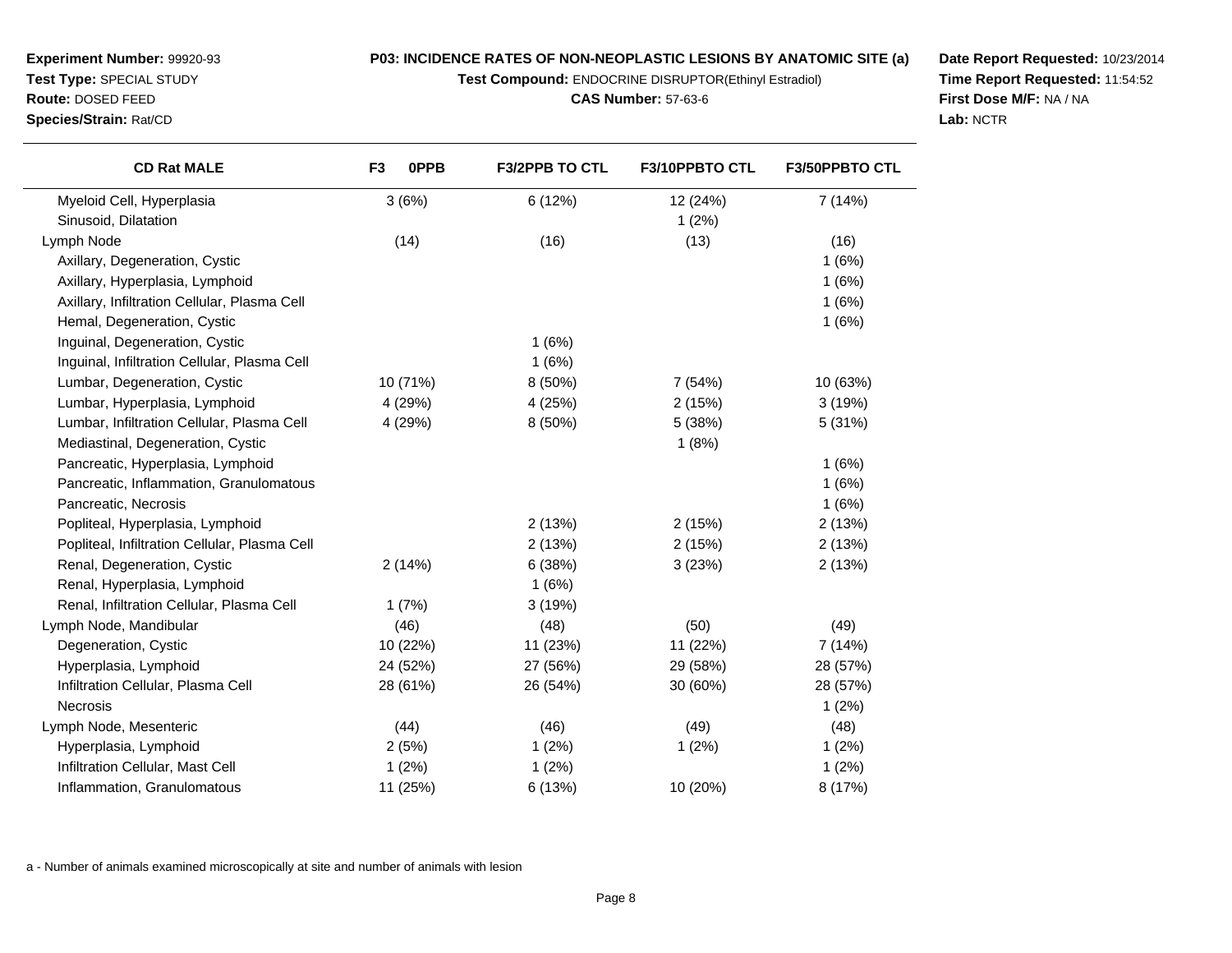**Test Compound:** ENDOCRINE DISRUPTOR(Ethinyl Estradiol)

**CAS Number:** 57-63-6

**Date Report Requested:** 10/23/2014**Time Report Requested:** 11:54:53**First Dose M/F:** NA / NA**Lab:** NCTR

| <b>CD Rat MALE</b>                    | 0PPB<br>F <sub>3</sub> | <b>F3/2PPB TO CTL</b> | F3/10PPBTO CTL | F3/50PPBTO CTL |
|---------------------------------------|------------------------|-----------------------|----------------|----------------|
| Pigmentation                          |                        |                       |                | 1(2%)          |
| Spleen                                | (49)                   | (48)                  | (49)           | (50)           |
| Depletion Lymphoid                    | 1(2%)                  |                       | 1(2%)          | 1(2%)          |
| Hematopoietic Cell Proliferation      | 13 (27%)               | 13 (27%)              | 8 (16%)        | 15 (30%)       |
| Hyperplasia, Lymphoid                 | 2(4%)                  | 3(6%)                 | 4(8%)          | 2(4%)          |
| Hyperplasia, Stromal                  |                        |                       | 2(4%)          |                |
| Infiltration Cellular, Plasma Cell    |                        |                       |                | 1(2%)          |
| Infiltration Cellular, Polymorphnuclr |                        | 1(2%)                 | 1(2%)          | 3(6%)          |
| Inflammation, Suppurative             |                        | 1(2%)                 |                |                |
| <b>Necrosis</b>                       |                        | 1(2%)                 |                | 2(4%)          |
| Pigmentation                          | 30 (61%)               | 28 (58%)              | 29 (59%)       | 27 (54%)       |
| Polyarteritis                         | 1(2%)                  | 1(2%)                 |                |                |
| Thymus                                | (47)                   | (45)                  | (47)           | (45)           |
| Atrophy                               | 45 (96%)               | 41 (91%)              | 45 (96%)       | 43 (96%)       |
| Cyst                                  |                        | 2(4%)                 | 1(2%)          |                |
| Epithel Cell, Hyperplasia             | 8 (17%)                | 7 (16%)               | 1(2%)          | 4(9%)          |
| Polyarteritis                         |                        | 1(2%)                 |                |                |
| <b>INTEGUMENTARY SYSTEM</b>           |                        |                       |                |                |
| <b>Mammary Gland</b>                  | (42)                   | (42)                  | (40)           | (45)           |
| Acinus, Degeneration                  | 25 (60%)               | 21 (50%)              | 17 (43%)       | 26 (58%)       |
| Alveolus, Hyperplasia                 | 2(5%)                  | 6(14%)                | 4 (10%)        | 9(20%)         |
| <b>Atypical Focus</b>                 |                        | 1(2%)                 | 1(3%)          |                |
| Cyst                                  |                        | 1(2%)                 |                |                |
| Duct, Hyperplasia                     |                        |                       |                | 1(2%)          |
| Ectasia                               | 3(7%)                  | 4 (10%)               | 6(15%)         | 4(9%)          |
| Fibrosis                              |                        |                       | 1(3%)          |                |
| Galactocele                           |                        | 2(5%)                 |                | 2(4%)          |
| Lactation                             | 7 (17%)                | 6(14%)                | 7 (18%)        | 8 (18%)        |
|                                       |                        |                       |                |                |

n (50)  $(50)$   $(49)$   $(50)$   $(50)$ 

a - Number of animals examined microscopically at site and number of animals with lesion

s  $1 (2\%)$ 

**Experiment Number:** 99920-93**Test Type:** SPECIAL STUDY**Route:** DOSED FEED**Species/Strain:** Rat/CD

Polyarteritis

Skin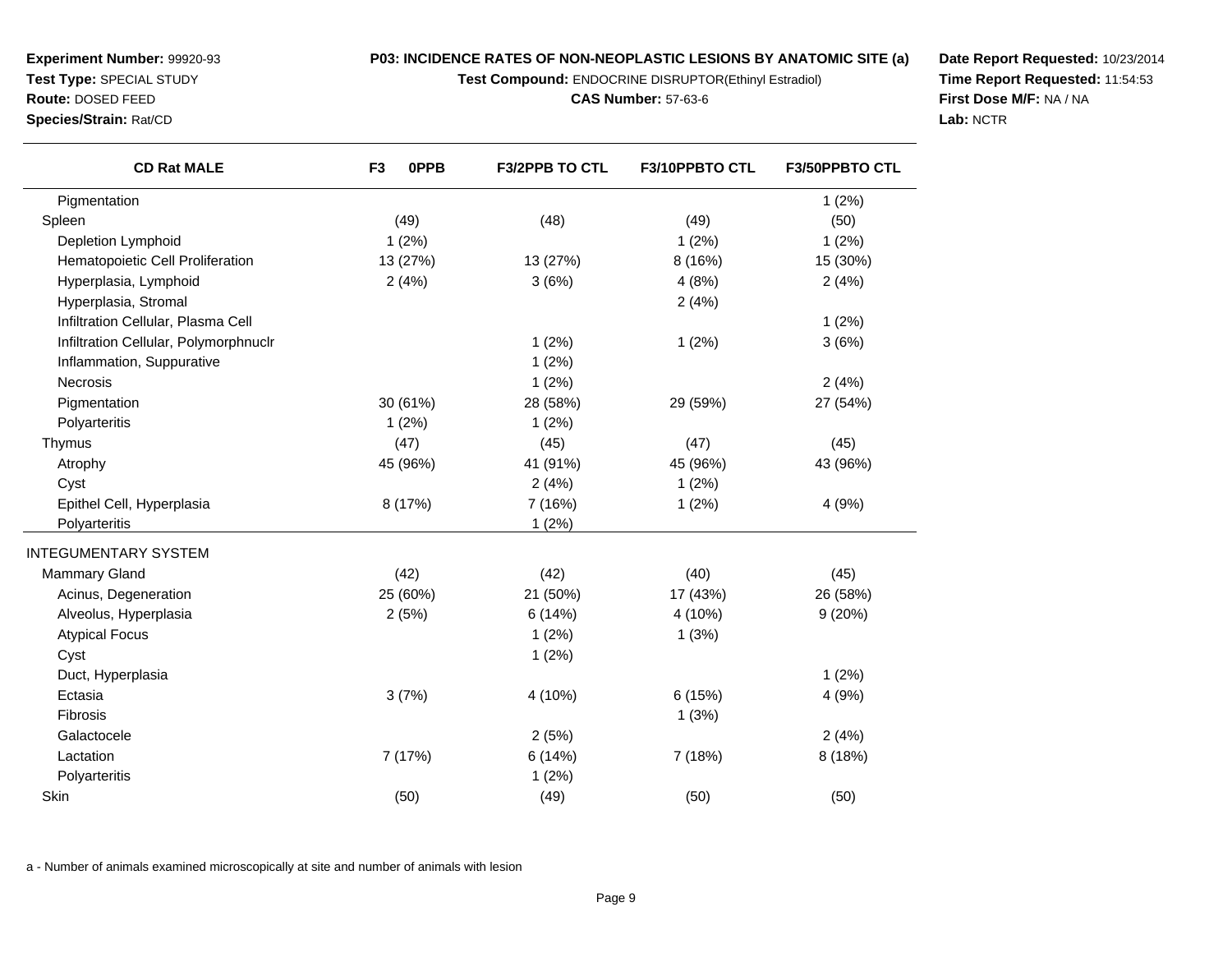**Test Compound:** ENDOCRINE DISRUPTOR(Ethinyl Estradiol)

**CAS Number:** 57-63-6

**Date Report Requested:** 10/23/2014**Time Report Requested:** 11:54:53**First Dose M/F:** NA / NA**Lab:** NCTR

| <b>CD Rat MALE</b>                  | 0PPB<br>F <sub>3</sub> | <b>F3/2PPB TO CTL</b> | F3/10PPBTO CTL | F3/50PPBTO CTL |
|-------------------------------------|------------------------|-----------------------|----------------|----------------|
| Abscess                             | 1(2%)                  | 1(2%)                 |                |                |
| Cyst Epithelial Inclusion           | 4(8%)                  | 4(8%)                 | 2(4%)          | 2(4%)          |
| <b>Fibrosis</b>                     | 1(2%)                  | 1(2%)                 |                |                |
| Hyperkeratosis                      | 1(2%)                  |                       |                |                |
| Inflammation, Chronic               | 1(2%)                  |                       |                |                |
| Inflammation, Chronic Active        | 20 (40%)               | 17 (35%)              | 10 (20%)       | 13 (26%)       |
| Keratin Cyst                        |                        |                       |                | 1(2%)          |
| MUSCULOSKELETAL SYSTEM              |                        |                       |                |                |
| <b>Bone</b>                         | (0)                    | (1)                   | (1)            | (0)            |
| Bone, Femur                         | (49)                   | (49)                  | (50)           | (50)           |
| <b>Skeletal Muscle</b>              | (3)                    | (4)                   | (3)            | (0)            |
| Degeneration                        | 1(33%)                 | 2(50%)                | 1(33%)         |                |
| NERVOUS SYSTEM                      |                        |                       |                |                |
| <b>Brain</b>                        | (0)                    | (0)                   | (0)            | (1)            |
| Brain, Brain Stem                   | (49)                   | (49)                  | (50)           | (50)           |
| Compression                         | 7 (14%)                | 9(18%)                | 9(18%)         | 2(4%)          |
| Hemorrhage                          | 1(2%)                  |                       |                |                |
| Meninges, Inflammation, Suppurative |                        | 1(2%)                 |                |                |
| Brain, Cerebellum                   | (49)                   | (49)                  | (50)           | (50)           |
| Brain, Cerebrum                     | (49)                   | (49)                  | (50)           | (50)           |
| Gliosis                             |                        |                       | 1(2%)          | 1(2%)          |
| Hydrocephalus                       | 1(2%)                  | 2(4%)                 | 1(2%)          | 3(6%)          |
| Peripheral Nerve                    | (2)                    | (4)                   | (2)            | (0)            |
| <b>RESPIRATORY SYSTEM</b>           |                        |                       |                |                |
| Lung                                | (47)                   | (48)                  | (48)           | (50)           |
| Alveolar Epith, Hyperplasia         | 3(6%)                  | 8 (17%)               | 3(6%)          | 4(8%)          |
| Infiltration Cellular, Histiocyte   | 19 (40%)               | 19 (40%)              | 14 (29%)       | 14 (28%)       |
| Infiltration Cellular, Lymphocyte   |                        |                       | 1(2%)          | 1(2%)          |
| Inflammation, Chronic Active        |                        | 2(4%)                 |                | 1(2%)          |

a - Number of animals examined microscopically at site and number of animals with lesion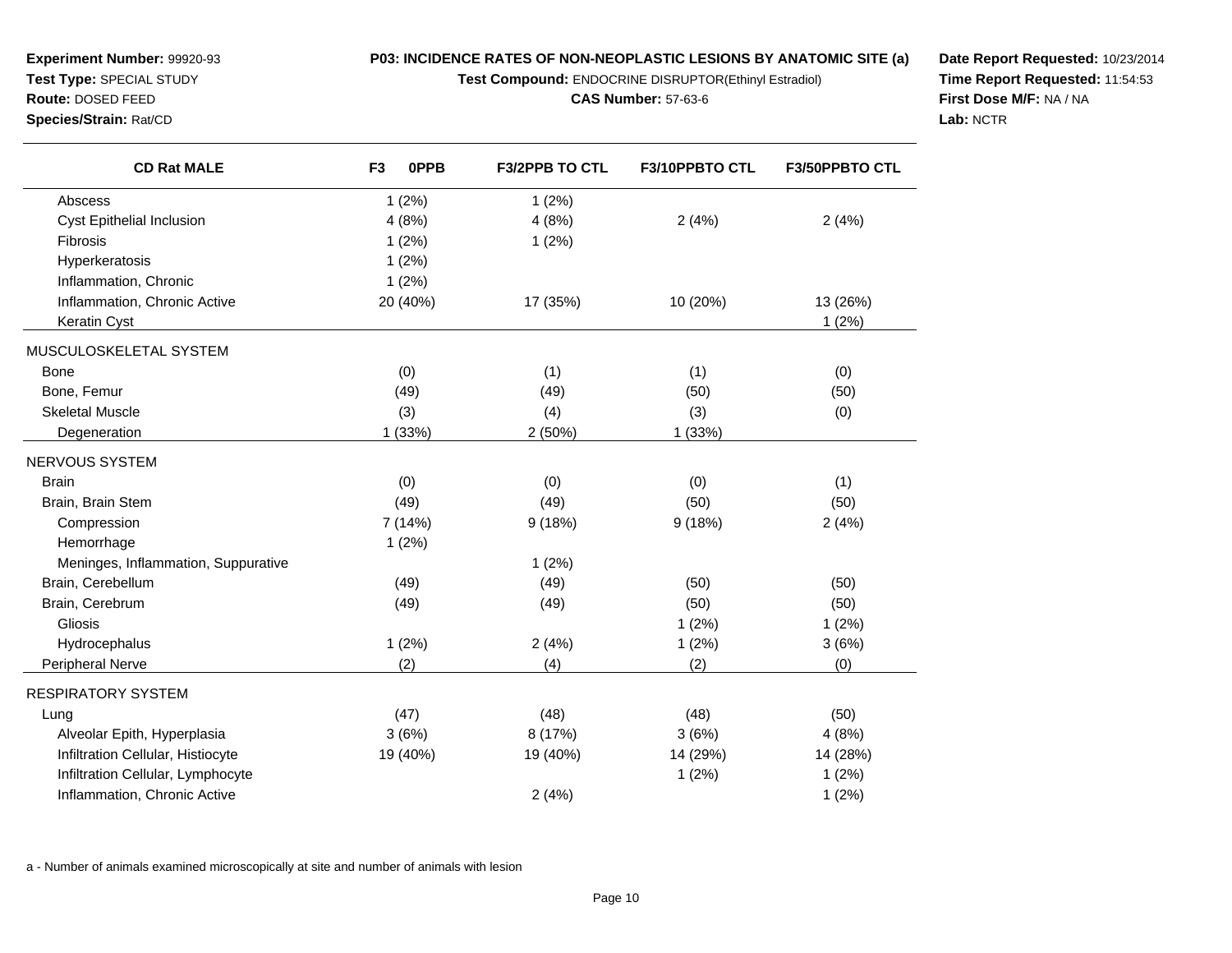**Test Compound:** ENDOCRINE DISRUPTOR(Ethinyl Estradiol)

**CAS Number:** 57-63-6

**Date Report Requested:** 10/23/2014**Time Report Requested:** 11:54:53**First Dose M/F:** NA / NA**Lab:** NCTR

| <b>CD Rat MALE</b>                | F <sub>3</sub><br>0PPB | <b>F3/2PPB TO CTL</b> | F3/10PPBTO CTL | <b>F3/50PPBTO CTL</b> |
|-----------------------------------|------------------------|-----------------------|----------------|-----------------------|
| Metaplasia, Osseous               | 1(2%)                  | 1(2%)                 | 1(2%)          |                       |
| Polyarteritis                     |                        |                       | 1(2%)          |                       |
| Nose                              | (49)                   | (48)                  | (49)           | (50)                  |
| Infiltration Cellular, Lymphocyte |                        |                       |                | 1(2%)                 |
| Inflammation, Chronic Active      | 2(4%)                  | 2(4%)                 | 1(2%)          | 1(2%)                 |
| Inflammation, Suppurative         | 2(4%)                  | 6(13%)                | 8 (16%)        | 3(6%)                 |
| Mucosa, Keratin Cyst              | 1(2%)                  | 1(2%)                 | 1(2%)          | 1(2%)                 |
| Vomeronas Org, Dilatation         |                        | 2(4%)                 |                |                       |
| Trachea                           | (49)                   | (49)                  | (50)           | (50)                  |
| SPECIAL SENSES SYSTEM             |                        |                       |                |                       |
| Ear                               | (0)                    | (0)                   | (1)            | (1)                   |
| Eye                               | (46)                   | (47)                  | (48)           | (50)                  |
| <b>Bilateral, Cataract</b>        |                        |                       |                | 3(6%)                 |
| Cataract                          |                        | 1(2%)                 |                |                       |
| Cornea, Hemorrhage                |                        | 1(2%)                 |                |                       |
| Inflammation, Chronic Active      | 1(2%)                  | 2(4%)                 | 1(2%)          |                       |
| Inflammation, Suppurative         | 1(2%)                  | 1(2%)                 |                |                       |
| Retina, Degeneration              |                        |                       |                | 1(2%)                 |
| <b>Harderian Gland</b>            | (49)                   | (48)                  | (50)           | (50)                  |
| Acinus, Degeneration              | 3(6%)                  | 3(6%)                 | 3(6%)          |                       |
| Infiltration Cellular, Lymphocyte | 2(4%)                  | 1(2%)                 | 1(2%)          | 4(8%)                 |
| Inflammation, Suppurative         | 1(2%)                  | 1(2%)                 |                | 1(2%)                 |
| <b>Lacrimal Gland</b>             | (1)                    | (1)                   | (2)            | (1)                   |
| Ectopic Harderian                 | 1 (100%)               | 1 (100%)              | 2 (100%)       | 1 (100%)              |
| Zymbal's Gland                    | (1)                    | (0)                   | (2)            | (0)                   |
| Inflammation, Suppurative         |                        |                       | 1 (50%)        |                       |
| <b>URINARY SYSTEM</b>             |                        |                       |                |                       |
| Kidney                            | (49)                   | (48)                  | (50)           | (50)                  |
| Cyst                              | 18 (37%)               | 19 (40%)              | 18 (36%)       | 27 (54%)              |

a - Number of animals examined microscopically at site and number of animals with lesion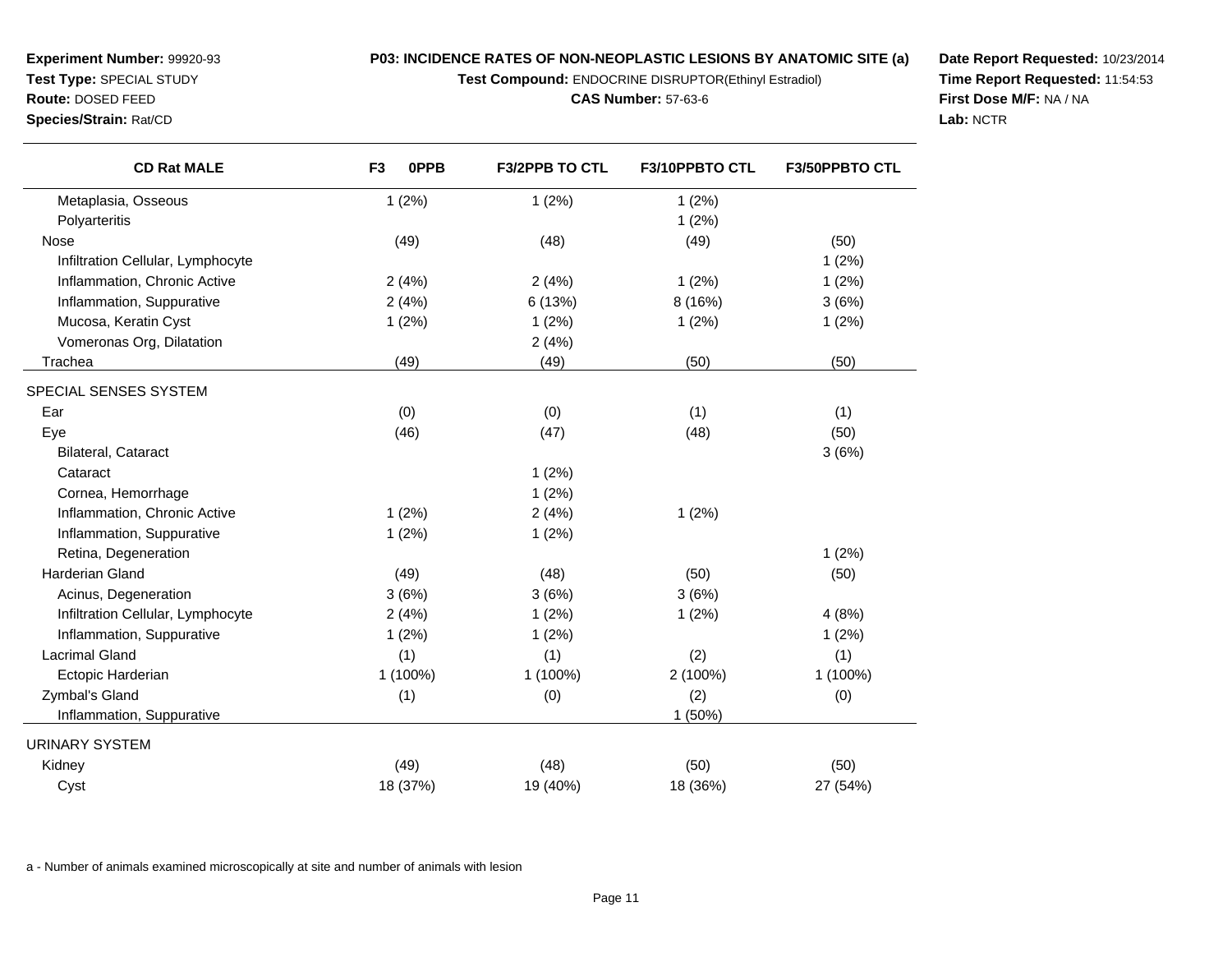**Test Compound:** ENDOCRINE DISRUPTOR(Ethinyl Estradiol)

**CAS Number:** 57-63-6

**Date Report Requested:** 10/23/2014**Time Report Requested:** 11:54:53**First Dose M/F:** NA / NA**Lab:** NCTR

| <b>Experiment Number: 99920-93</b> |
|------------------------------------|
| <b>Test Type: SPECIAL STUDY</b>    |
| <b>Route: DOSED FEED</b>           |

**Species/Strain:** Rat/CD

| <b>CD Rat MALE</b>                | F <sub>3</sub><br><b>OPPB</b> | <b>F3/2PPB TO CTL</b> | <b>F3/10PPBTO CTL</b> | <b>F3/50PPBTO CTL</b> |
|-----------------------------------|-------------------------------|-----------------------|-----------------------|-----------------------|
| Hemorrhage                        |                               |                       |                       | 1(2%)                 |
| Hydronephrosis                    | 2(4%)                         | 3(6%)                 | 3(6%)                 | 3(6%)                 |
| Infiltration Cellular, Lymphocyte |                               |                       |                       | 1(2%)                 |
| Inflammation, Suppurative         |                               |                       |                       | 1(2%)                 |
| Nephropathy                       | 46 (94%)                      | 44 (92%)              | 44 (88%)              | 48 (96%)              |
| Pelvis, Inflammation, Suppurative |                               |                       | 1(2%)                 |                       |
| Polyarteritis                     | 1(2%)                         | 1(2%)                 |                       |                       |
| Polycystic Kidney                 |                               |                       |                       | 1(2%)                 |
| Renal Tubule, Hyperplasia         |                               |                       | 1(2%)                 |                       |
| Transit Epithe, Hyperplasia       |                               | 1(2%)                 | 4(8%)                 | 1(2%)                 |
| Urethra                           | (3)                           | (1)                   | (1)                   | (0)                   |
| <b>Urinary Bladder</b>            | (49)                          | (48)                  | (49)                  | (50)                  |
| <b>Dilatation</b>                 |                               |                       |                       | 1(2%)                 |
| Hemorrhage                        |                               |                       | 1(2%)                 |                       |
| Inflammation, Chronic Active      | 1(2%)                         |                       |                       |                       |
| Inflammation, Suppurative         |                               |                       | 1(2%)                 |                       |

\*\*\*END OF MALE DATA\*\*\*

a - Number of animals examined microscopically at site and number of animals with lesion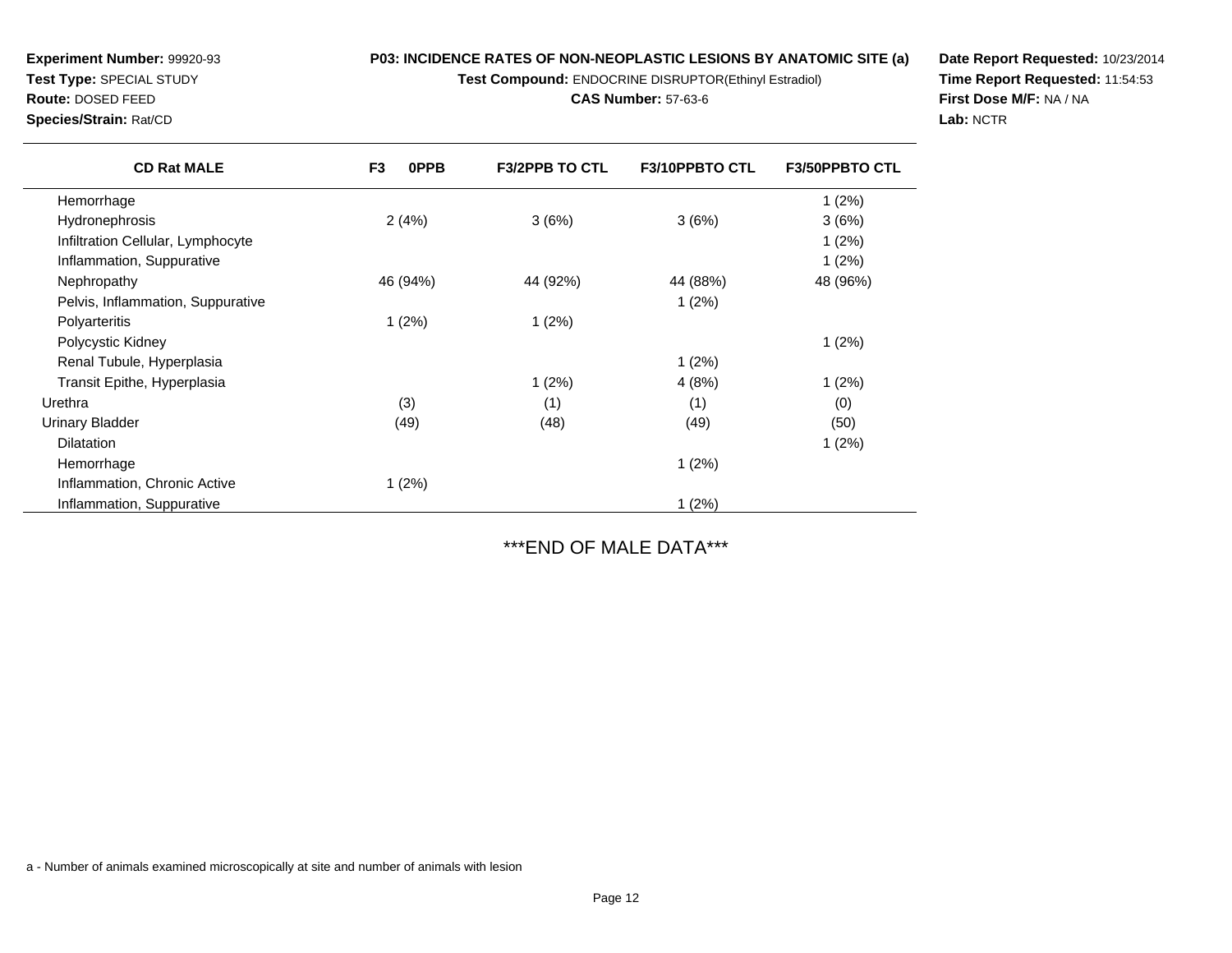**Test Compound:** ENDOCRINE DISRUPTOR(Ethinyl Estradiol)

**CAS Number:** 57-63-6

**Date Report Requested:** 10/23/2014**Time Report Requested:** 11:54:53**First Dose M/F:** NA / NA**Lab:** NCTR

| <b>CD Rat FEMALE</b>                           | F <sub>3</sub><br>0PPB | F3/2PPB TO CTL | F3/10PPBTO CTL | F3/50PPBTO CTL |
|------------------------------------------------|------------------------|----------------|----------------|----------------|
| <b>Disposition Summary</b>                     |                        |                |                |                |
| <b>Animals Initially In Study</b>              | 52                     | 50             | 50             | 50             |
| <b>Early Deaths</b>                            |                        |                |                |                |
| <b>Moribund Sacrifice</b>                      | 24                     | 19             | 23             | 21             |
| <b>Natural Death</b>                           | 1                      | $\mathbf 2$    | 5              | 3              |
| <b>Survivors</b>                               |                        |                |                |                |
| <b>Moribund Sacrifice</b>                      |                        |                | 1              | $\mathbf{2}$   |
| <b>Terminal Sacrifice</b>                      | 27                     | 29             | 21             | 24             |
| <b>Animals Examined Microscopically</b>        | 52                     | 50             | 50             | 50             |
| ALIMENTARY SYSTEM                              |                        |                |                |                |
| Esophagus                                      | (52)                   | (49)           | (50)           | (50)           |
| Inflammation                                   |                        |                |                | 1(2%)          |
| Intestine Large, Cecum                         | (51)                   | (49)           | (49)           | (50)           |
| Dilatation                                     |                        |                | 1(2%)          |                |
| Inflammation, Chronic                          |                        |                | 1(2%)          |                |
| Intestine Large, Colon                         | (52)                   | (50)           | (50)           | (50)           |
| <b>Dilatation</b>                              |                        |                | 1(2%)          |                |
| Intestine Large, Rectum                        | (51)                   | (49)           | (50)           | (50)           |
| Inflammation, Chronic                          |                        |                | 1(2%)          |                |
| Intestine Small, Duodenum                      | (52)                   | (49)           | (50)           | (50)           |
| Intestine Small, Ileum                         | (52)                   | (49)           | (49)           | (50)           |
| Lymphoid Tiss, Inflammation, Chronic<br>Active |                        |                | 1(2%)          |                |
| Intestine Small, Jejunum                       | (51)                   | (49)           | (48)           | (50)           |
| Inflammation, Chronic                          |                        |                | 1(2%)          |                |
| Liver                                          | (52)                   | (50)           | (50)           | (50)           |
| Angiectasis                                    | 8 (15%)                | 5 (10%)        | 2(4%)          | 5 (10%)        |
| <b>Basophilic Focus</b>                        | 1(2%)                  | 3(6%)          |                | 2(4%)          |
| Bile Duct, Hyperplasia                         | 12 (23%)               | 16 (32%)       | 14 (28%)       | 6 (12%)        |
| Centrilobular, Necrosis                        |                        | 1(2%)          |                |                |

a - Number of animals examined microscopically at site and number of animals with lesion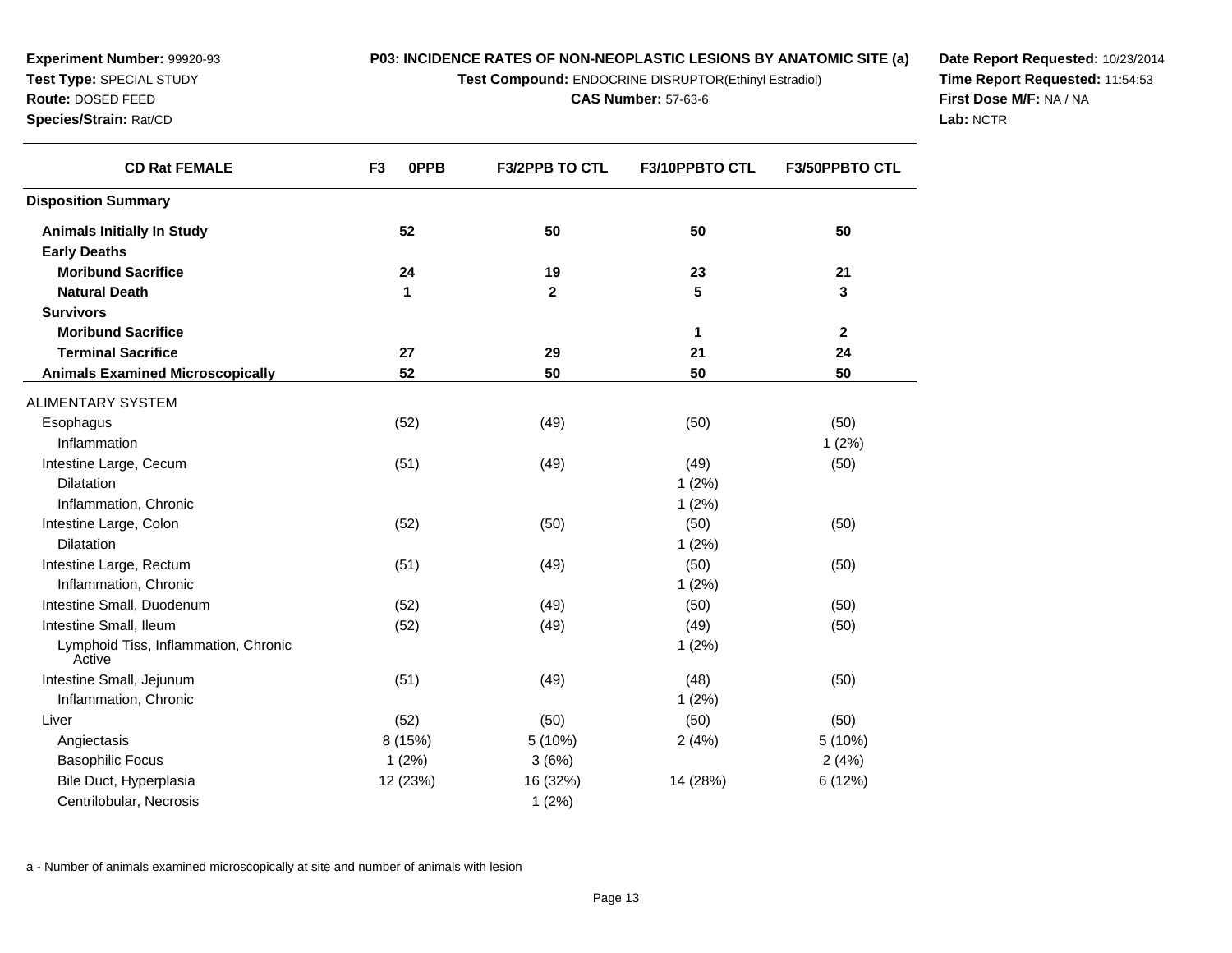**Test Compound:** ENDOCRINE DISRUPTOR(Ethinyl Estradiol)

**CAS Number:** 57-63-6

**Date Report Requested:** 10/23/2014**Time Report Requested:** 11:54:53**First Dose M/F:** NA / NA**Lab:** NCTR

| <b>CD Rat FEMALE</b>                      | 0PPB<br>F <sub>3</sub> | <b>F3/2PPB TO CTL</b> | F3/10PPBTO CTL | <b>F3/50PPBTO CTL</b> |
|-------------------------------------------|------------------------|-----------------------|----------------|-----------------------|
| Cyst                                      |                        | 1(2%)                 |                |                       |
| <b>Cyst Multilocular</b>                  | 2(4%)                  |                       | 1(2%)          | 1(2%)                 |
| Degeneration, Cystic                      |                        | 3(6%)                 | 1(2%)          | 1(2%)                 |
| <b>Eosinophilic Focus</b>                 | 2(4%)                  | 3(6%)                 | 2(4%)          | 2(4%)                 |
| Hematopoietic Cell Proliferation          | 1(2%)                  | 3(6%)                 | 2(4%)          | 4(8%)                 |
| Hepatocyte, Periportal, Hypertrophy       |                        |                       |                | 1(2%)                 |
| Hepatodiaphragmatic Nodule                | 4(8%)                  | 4(8%)                 | 1(2%)          | 1(2%)                 |
| Infiltration Cellular, Lymphocyte         | 2(4%)                  |                       | 1(2%)          |                       |
| Inflammation, Chronic Active              | 10 (19%)               | 5(10%)                | 5(10%)         | 4(8%)                 |
| Left Lat Lobe, Developmental Malformation |                        | 1(2%)                 |                | 2(4%)                 |
| Median Lobe, Developmental Malformation   |                        | 1(2%)                 |                |                       |
| Necrosis                                  | 1(2%)                  | 3(6%)                 |                | 5 (10%)               |
| Periportal, Inflammation, Chronic         | 3(6%)                  | 3(6%)                 | 6(12%)         | 5(10%)                |
| <b>Tension Lipidosis</b>                  | 2(4%)                  | 3(6%)                 | 1(2%)          |                       |
| Vacuolization Cytoplasmic                 | 16 (31%)               | 11 (22%)              | 10 (20%)       | 12 (24%)              |
| Mesentery                                 | (3)                    | (3)                   | (4)            | (4)                   |
| Fat, Necrosis                             | 1(33%)                 | 2(67%)                | 3(75%)         | 3(75%)                |
| Oral Mucosa                               | (2)                    | (4)                   | (7)            | (2)                   |
| Abscess                                   |                        |                       | 1(14%)         |                       |
| Gingival, Inflammation                    |                        | 1(25%)                | 1(14%)         |                       |
| Keratin Cyst                              |                        | 2(50%)                | 1(14%)         | 1(50%)                |
| Pancreas                                  | (52)                   | (49)                  | (50)           | (50)                  |
| <b>Accessory Spleen</b>                   |                        |                       |                | 1(2%)                 |
| Acinar Cell, Degeneration                 | 23 (44%)               | 33 (67%)              | 21 (42%)       | 21 (42%)              |
| Inflammation, Chronic                     | 1(2%)                  | 4(8%)                 | 2(4%)          | 1(2%)                 |
| Lipomatosis                               |                        | 1(2%)                 | 1(2%)          |                       |
| <b>Salivary Glands</b>                    | (52)                   | (50)                  | (50)           | (50)                  |
| Infiltration Cellular, Lymphocyte         |                        |                       |                | 1(2%)                 |
| Inflammation, Chronic                     |                        |                       | 1(2%)          |                       |
| Parotid GI, Degeneration                  | 1(2%)                  |                       |                |                       |

a - Number of animals examined microscopically at site and number of animals with lesion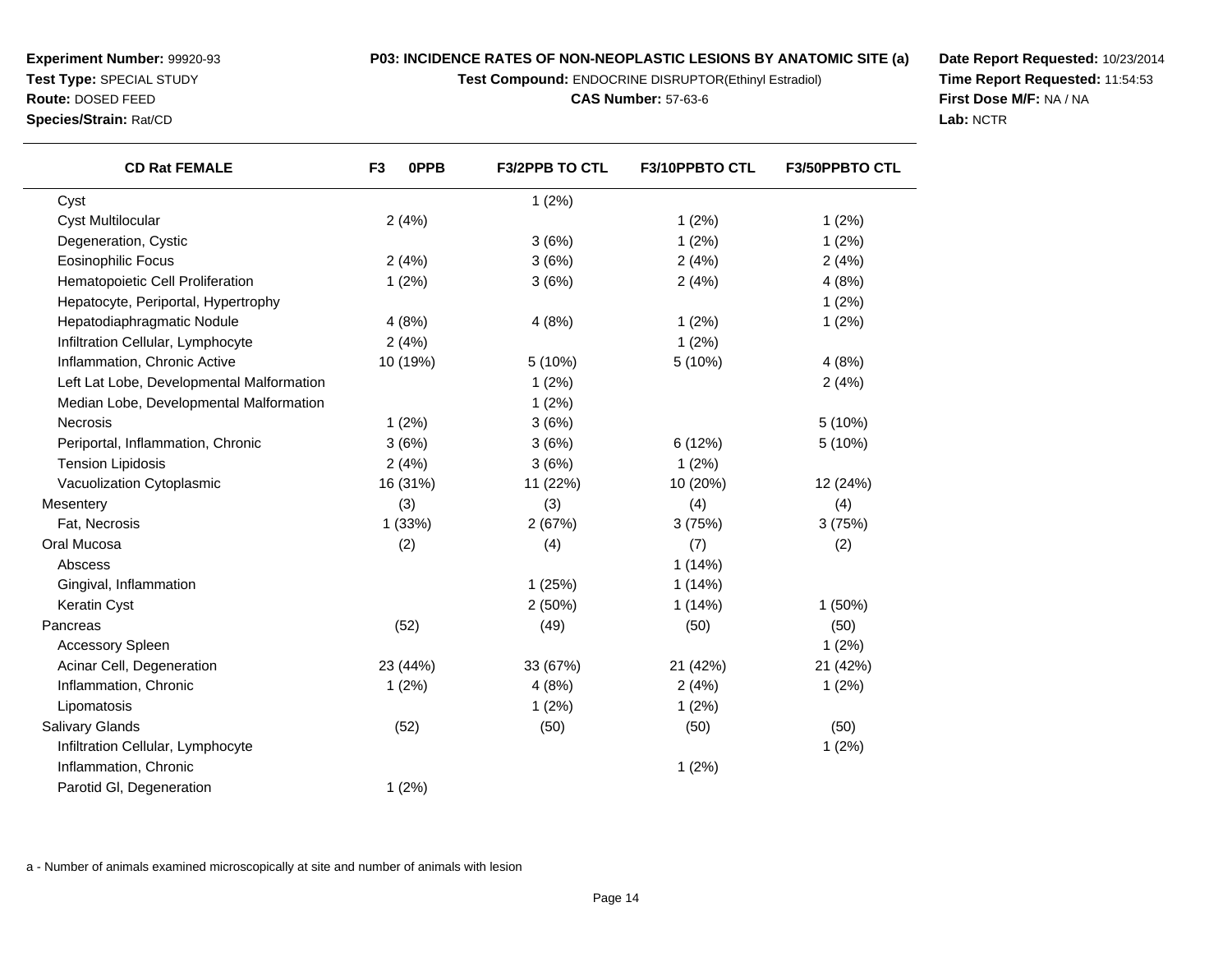**Test Compound:** ENDOCRINE DISRUPTOR(Ethinyl Estradiol)

**F3/2PPB TO CTL F3/10PPBTO CTL F3/50PPBTO CTL**

**CAS Number:** 57-63-6

**Date Report Requested:** 10/23/2014**Time Report Requested:** 11:54:53**First Dose M/F:** NA / NA**Lab:** NCTR

| Stomach, Forestomach                     | (52)     | (49)     | (50)       | (50)     |
|------------------------------------------|----------|----------|------------|----------|
| Edema                                    | 2(4%)    |          | 2(4%)      |          |
| Hyperplasia                              | 2(4%)    |          | 1(2%)      | 1(2%)    |
| Inflammation                             | 3(6%)    |          | 2(4%)      |          |
| <b>Keratin Cyst</b>                      | 1(2%)    |          | 1(2%)      |          |
| Ulcer                                    |          |          |            | 2(4%     |
| Stomach, Glandular                       | (52)     | (49)     | (50)       | (50)     |
| Edema                                    |          |          |            | 1(2%)    |
| Infiltration Cellular, Lymphocyte        |          |          | 1(2%)      |          |
| Tongue                                   | (0)      | (1)      | (0)        | (0)      |
| CARDIOVASCULAR SYSTEM                    |          |          |            |          |
| <b>Blood Vessel</b>                      | (52)     | (50)     | (50)       | (50)     |
| Heart                                    | (52)     | (50)     | (50)       | (50)     |
| Cardiomyopathy                           | 33 (63%) | 28 (56%) | 24 (48%)   | 21 (42%  |
| <b>ENDOCRINE SYSTEM</b>                  |          |          |            |          |
| <b>Adrenal Cortex</b>                    | (52)     | (50)     | (50)       | (50)     |
| <b>Accessory Adrenal Cortical Nodule</b> |          |          |            | 1(2%)    |
| Angiectasis                              |          | 1(2%)    | 3(6%)      | 2(4%     |
| Atrophy                                  | 1(2%)    |          | 1(2%)      |          |
| Degeneration, Cystic                     | 48 (92%) | 42 (84%) | 38 (76%)   | 41 (82%  |
| Hematopoietic Cell Proliferation         |          |          |            | 2(4%)    |
| $L_1$ in ortrophy                        | 2(20/1)  | 0.1100/1 | A / 00 / 1 | 7/14/10/ |

**F3 0PPB**

**Experiment Number:** 99920-93**Test Type:** SPECIAL STUDY**Route:** DOSED FEED**Species/Strain:** Rat/CD

**CD Rat FEMALE**

| Keratin Cyst                             | 1(2%)    |          | 1(2%)    |          |
|------------------------------------------|----------|----------|----------|----------|
| Ulcer                                    |          |          |          | 2(4%)    |
| Stomach, Glandular                       | (52)     | (49)     | (50)     | (50)     |
| Edema                                    |          |          |          | 1(2%)    |
| Infiltration Cellular, Lymphocyte        |          |          | 1(2%)    |          |
| Tongue                                   | (0)      | (1)      | (0)      | (0)      |
| <b>RDIOVASCULAR SYSTEM</b>               |          |          |          |          |
| <b>Blood Vessel</b>                      | (52)     | (50)     | (50)     | (50)     |
| Heart                                    | (52)     | (50)     | (50)     | (50)     |
| Cardiomyopathy                           | 33 (63%) | 28 (56%) | 24 (48%) | 21 (42%) |
| <b>IDOCRINE SYSTEM</b>                   |          |          |          |          |
| <b>Adrenal Cortex</b>                    | (52)     | (50)     | (50)     | (50)     |
| <b>Accessory Adrenal Cortical Nodule</b> |          |          |          | 1(2%)    |
| Angiectasis                              |          | 1(2%)    | 3(6%)    | 2(4%)    |
| Atrophy                                  | 1(2%)    |          | 1(2%)    |          |
| Degeneration, Cystic                     | 48 (92%) | 42 (84%) | 38 (76%) | 41 (82%) |
| Hematopoietic Cell Proliferation         |          |          |          | 2(4%)    |
| Hypertrophy                              | 3(6%)    | 9(18%)   | 4(8%)    | 7 (14%)  |
| Infarct                                  |          | 1(2%)    |          | 1(2%)    |
| Adrenal Medulla                          | (52)     | (50)     | (50)     | (50)     |
| Atrophy                                  |          | 1(2%)    |          |          |
| Islets, Pancreatic                       | (52)     | (49)     | (50)     | (50)     |
| Hyperplasia                              |          | 1(2%)    |          | 1(2%)    |
| Parathyroid Gland                        | (48)     | (45)     | (47)     | (44)     |
| Hyperplasia                              |          | 1(2%)    |          | 1(2%)    |
|                                          |          |          |          |          |

a - Number of animals examined microscopically at site and number of animals with lesion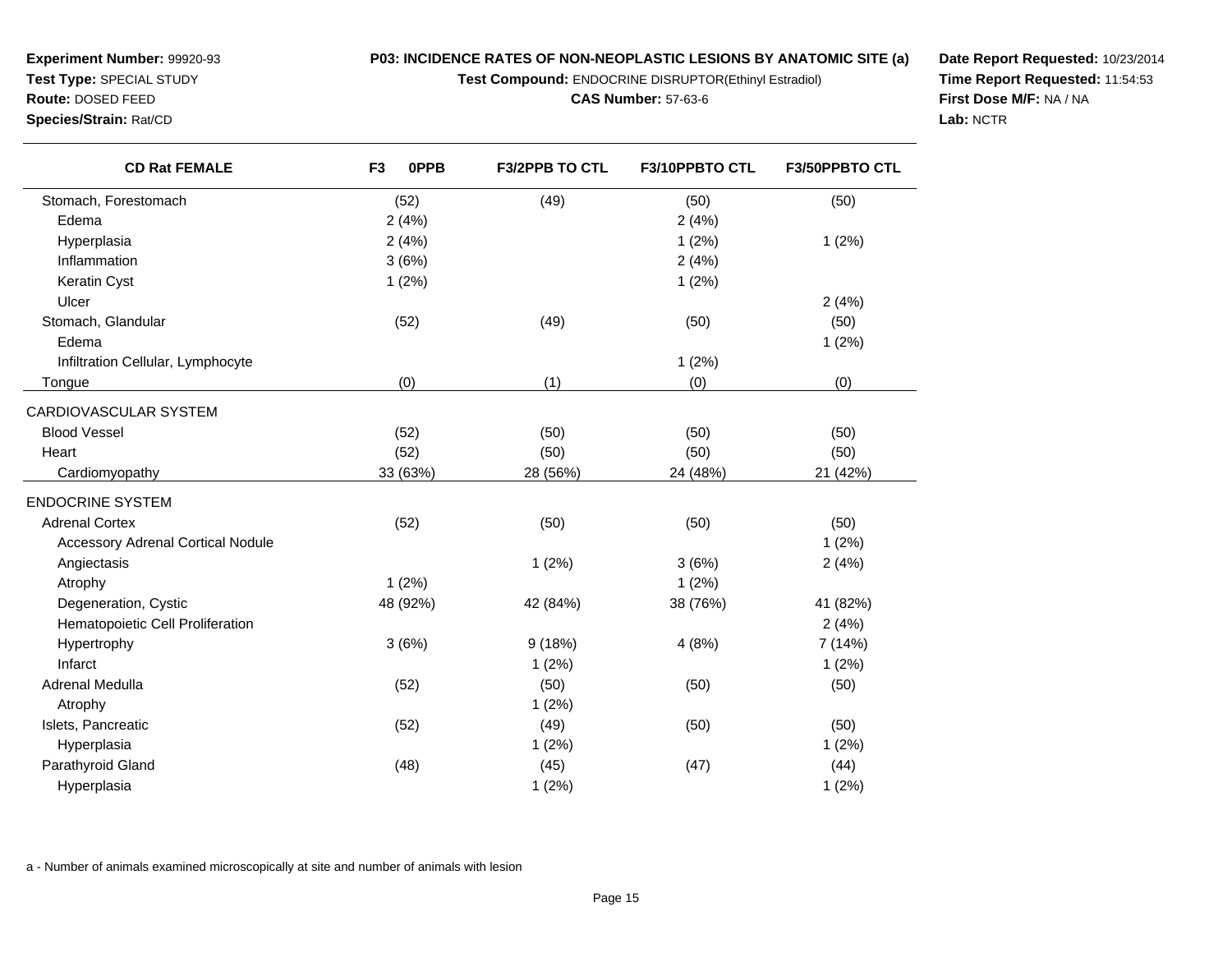**Test Compound:** ENDOCRINE DISRUPTOR(Ethinyl Estradiol)

**CAS Number:** 57-63-6

**Date Report Requested:** 10/23/2014**Time Report Requested:** 11:54:53**First Dose M/F:** NA / NA**Lab:** NCTR

| <b>CD Rat FEMALE</b>              | 0PPB<br>F <sub>3</sub> | <b>F3/2PPB TO CTL</b> | F3/10PPBTO CTL | <b>F3/50PPBTO CTL</b> |
|-----------------------------------|------------------------|-----------------------|----------------|-----------------------|
| Inflammation                      |                        |                       | 1(2%)          |                       |
| Thrombosis                        |                        | 1(2%)                 |                |                       |
| <b>Pituitary Gland</b>            | (52)                   | (50)                  | (50)           | (50)                  |
| Angiectasis                       | 2(4%)                  | 2(4%)                 |                | 1(2%)                 |
| Degeneration, Cystic              | $1(2\%)$               |                       |                |                       |
| Hypertrophy, Focal                | 1(2%)                  |                       |                |                       |
| <b>Necrosis</b>                   | 1(2%)                  |                       |                |                       |
| Pars Distalis, Cyst               | 2(4%)                  | 1(2%)                 |                | $1(2\%)$              |
| Pars Distalis, Hyperplasia        | 6 (12%)                | 3(6%)                 | 4(8%)          | 5 (10%)               |
| Pars Intermed, Cyst               |                        | 1(2%)                 |                |                       |
| <b>Thyroid Gland</b>              | (52)                   | (49)                  | (50)           | (50)                  |
| C Cell, Hyperplasia               | 3(6%)                  | 3(6%)                 | 3(6%)          | 1(2%)                 |
| Cyst                              |                        |                       | 1(2%)          |                       |
| Follicular Cel, Hyperplasia       |                        |                       |                | 1(2%)                 |
| Infiltration Cellular, Lymphocyte | 1(2%)                  |                       |                | 1(2%)                 |
| Inflammation, Chronic             |                        |                       | 1(2%)          |                       |
| Ultimobranchial Cyst              | 2(4%)                  | 5 (10%)               | 3(6%)          | 2(4%)                 |
| <b>GENERAL BODY SYSTEM</b>        |                        |                       |                |                       |
| <b>Tissue NOS</b>                 | (0)                    | (0)                   | (1)            | (1)                   |
| <b>GENITAL SYSTEM</b>             |                        |                       |                |                       |
| <b>Clitoral Gland</b>             | (50)                   | (50)                  | (49)           | (48)                  |
| Atrophy                           | 6(12%)                 | 5(10%)                | 6(12%)         | 6 (13%)               |
| Duct, Dilatation                  | 9(18%)                 | 13 (26%)              | 7 (14%)        | 9(19%)                |
| Duct, Hyperplasia, Squamous       |                        | 1(2%)                 | 1(2%)          |                       |
| Duct, Inflammation                |                        |                       | 1(2%)          |                       |
| Hyperplasia                       |                        |                       | 1(2%)          | 3(6%)                 |
| Infiltration Cellular, Mast Cell  |                        | 1(2%)                 |                |                       |

n 26 (52%) 26 (52%) 26 (52%) 26 (52%) 24 (49%) 20 (42%)

1 (2%)

a - Number of animals examined microscopically at site and number of animals with lesion

**Experiment Number:** 99920-93**Test Type:** SPECIAL STUDY**Route:** DOSED FEED**Species/Strain:** Rat/CD

 $\overline{\phantom{a}}$ 

Inflammation

Inflammation, Suppurative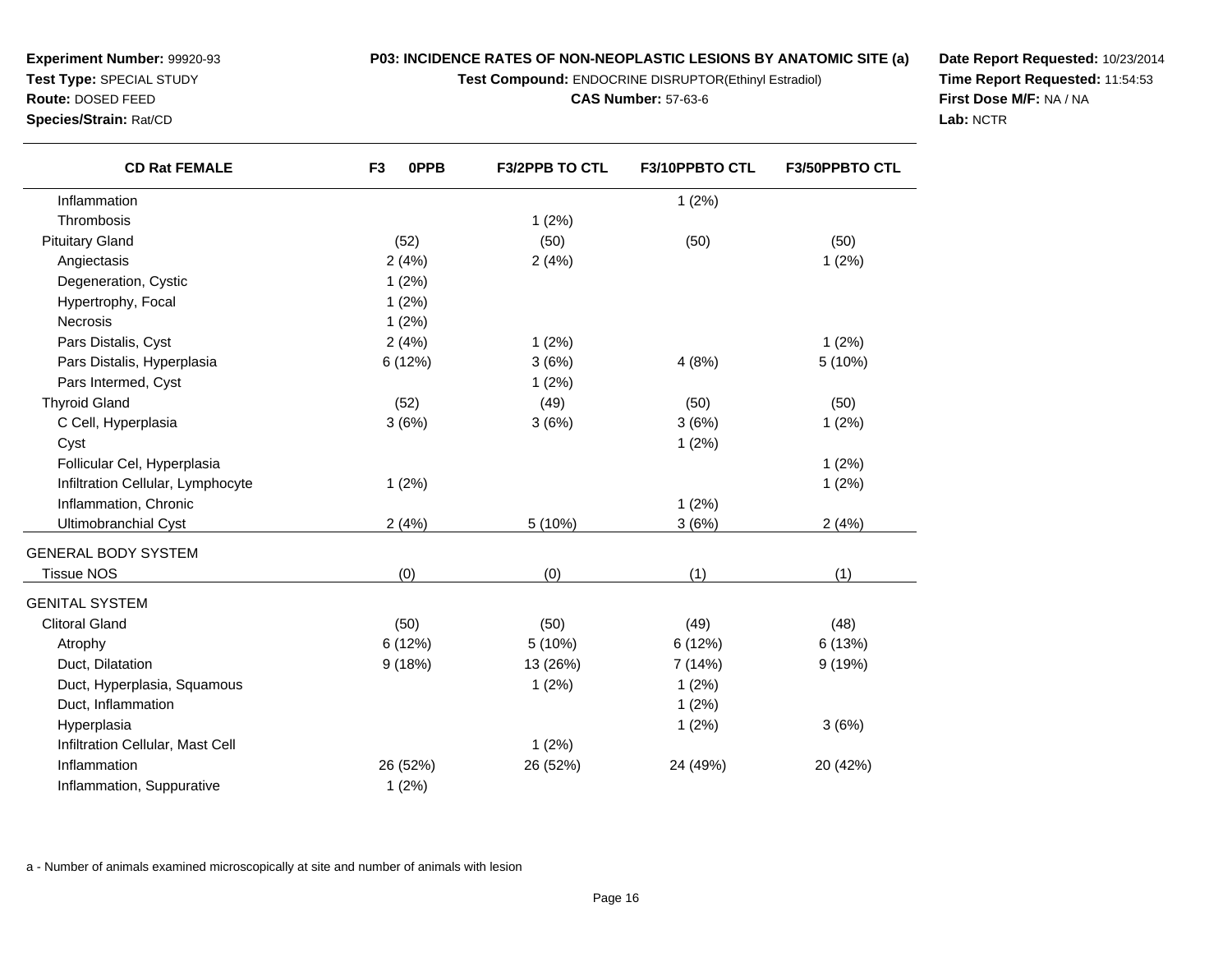**Test Compound:** ENDOCRINE DISRUPTOR(Ethinyl Estradiol)

**Date Report Requested:** 10/23/2014**Time Report Requested:** 11:54:53**First Dose M/F:** NA / NA**Lab:** NCTR

| <b>CD Rat FEMALE</b>             | F <sub>3</sub><br>0PPB | F3/2PPB TO CTL | F3/10PPBTO CTL | F3/50PPBTO CTL |
|----------------------------------|------------------------|----------------|----------------|----------------|
| Keratin Cyst                     |                        | 1(2%)          | 1(2%)          | 1(2%)          |
| Ovary                            | (51)                   | (50)           | (50)           | (50)           |
| Atrophy                          | 47 (92%)               | 46 (92%)       | 45 (90%)       | 49 (98%)       |
| Corpus Luteum, Cyst              | 1(2%)                  | 2(4%)          | 2(4%)          |                |
| Cyst                             | 13 (25%)               | 12 (24%)       | 15 (30%)       | 13 (26%)       |
| Hyperplasia, Sertoliform         | 22 (43%)               | 20 (40%)       | 26 (52%)       | 27 (54%)       |
| Interstit Cell, Hyperplasia      | 4(8%)                  | 3(6%)          |                |                |
| Rete Ovarii, Cyst                | 2(4%)                  |                | 2(4%)          |                |
| Oviduct                          | (51)                   | (49)           | (50)           | (50)           |
| <b>Uterus</b>                    | (52)                   | (50)           | (50)           | (50)           |
| Adenomyosis                      | 1(2%)                  | 1(2%)          | 1(2%)          |                |
| Atrophy                          |                        | 1(2%)          | 2(4%)          | 2(4%)          |
| <b>Dilatation</b>                | 1(2%)                  | 1(2%)          |                | 1(2%)          |
| Endometrium, Degeneration        |                        |                |                | 1(2%)          |
| Endometrium, Hyperplasia         | 6(12%)                 | 6(12%)         | 8(16%)         | 5 (10%)        |
| Endometrium, Hyperplasia, Cystic | 15 (29%)               | 9(18%)         | 9(18%)         | 18 (36%)       |
| Hyperplasia, Atypical, Focal     | 6 (12%)                | 16 (32%)       | 15 (30%)       | 21 (42%)       |
| Inflammation                     | 2(4%)                  |                | 2(4%)          | 1(2%)          |
| Metaplasia, Squamous             | 1(2%)                  | 4(8%)          | 3(6%)          | 11 (22%)       |
| Pigmentation, Focal              |                        |                |                | 1(2%)          |
| Vagina                           | (51)                   | (50)           | (50)           | (50)           |
| Epithelium, Atrophy              |                        |                | 1(2%)          | 2(4%)          |
| Hemorrhage                       |                        | 1(2%)          |                |                |
| Inflammation                     | 14 (27%)               | 16 (32%)       | 20 (40%)       | 12 (24%)       |
| Mucocyte, Hyperplasia            | 39 (76%)               | 39 (78%)       | 36 (72%)       | 35 (70%)       |
| <b>HEMATOPOIETIC SYSTEM</b>      |                        |                |                |                |
| <b>Bone Marrow</b>               | (52)                   | (50)           | (50)           | (50)           |
| Hyperplasia                      | 1(2%)                  |                |                | 2(4%)          |
| Myeloid Cell, Hyperplasia        |                        |                | 1(2%)          |                |
| Lymph Node                       | (10)                   | (17)           | (10)           | (5)            |
|                                  |                        |                |                |                |

a - Number of animals examined microscopically at site and number of animals with lesion

**Experiment Number:** 99920-93**Test Type:** SPECIAL STUDY**Route:** DOSED FEED**Species/Strain:** Rat/CD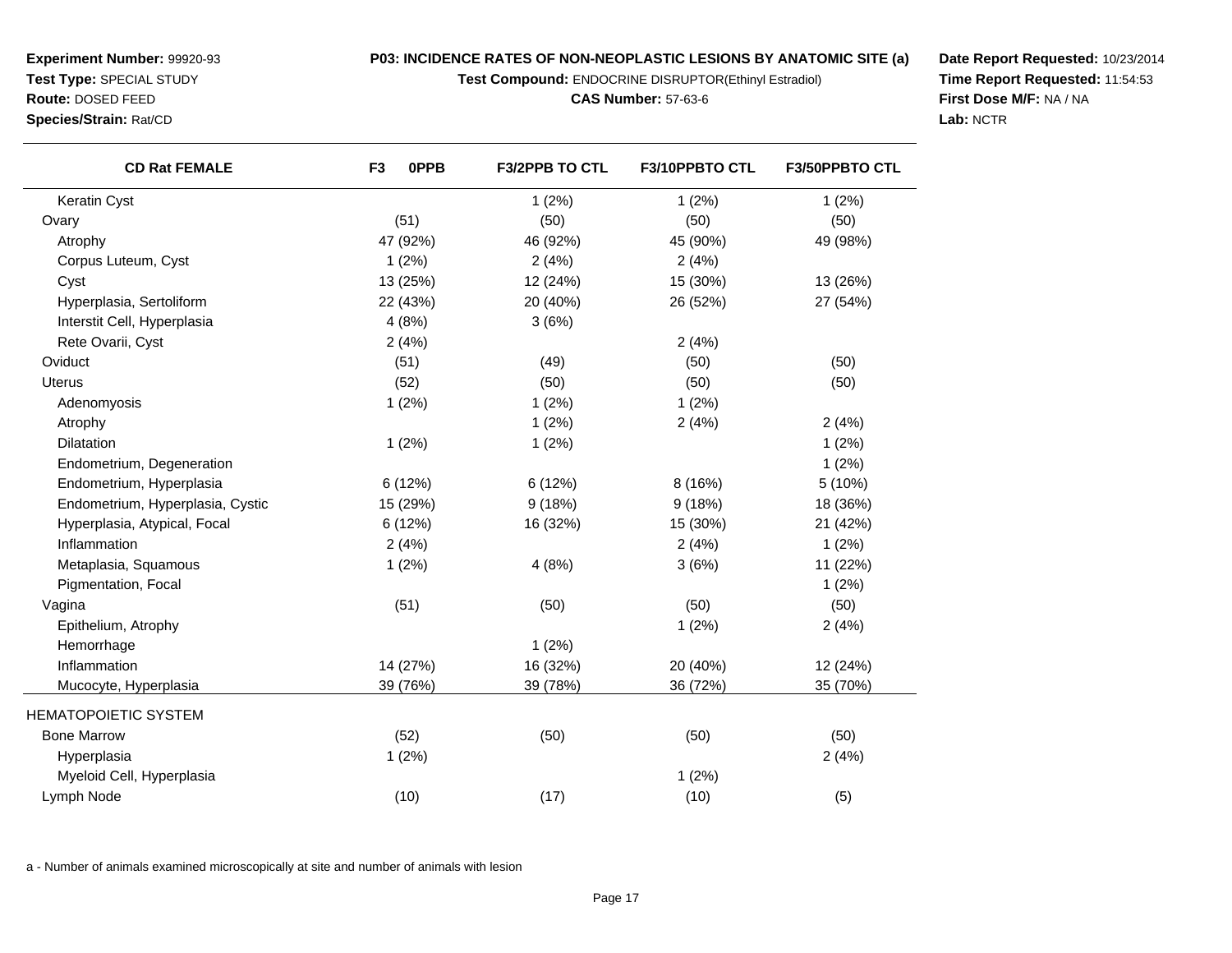**Test Compound:** ENDOCRINE DISRUPTOR(Ethinyl Estradiol)

**CAS Number:** 57-63-6

**Date Report Requested:** 10/23/2014**Time Report Requested:** 11:54:53**First Dose M/F:** NA / NA**Lab:** NCTR

| <b>CD Rat FEMALE</b>                          | F <sub>3</sub> | 0PPB<br><b>F3/2PPB TO CTL</b> | F3/10PPBTO CTL | F3/50PPBTO CTL |
|-----------------------------------------------|----------------|-------------------------------|----------------|----------------|
| Axillary, Hyperplasia, Lymphoid               | $1(10\%)$      |                               |                |                |
| Axillary, Infiltration Cellular, Plasma Cell  | 2(20%)         | 1(6%)                         |                |                |
| Lumbar, Degeneration, Cystic                  | 8 (80%)        | 14 (82%)                      | 7 (70%)        | 4 (80%)        |
| Lumbar, Hemorrhage                            |                | 1(6%)                         |                | 1(20%)         |
| Lumbar, Hyperplasia, Lymphoid                 | 6(60%)         | 11 (65%)                      | 6(60%)         | 3(60%)         |
| Lumbar, Infiltration Cellular, Plasma Cell    | $9(90\%)$      | 15 (88%)                      | 6(60%)         | 5 (100%)       |
| Mediastinal, Hemorrhage                       |                |                               | $1(10\%)$      |                |
| Popliteal, Degeneration, Cystic               | $1(10\%)$      | 3(18%)                        | $1(10\%)$      |                |
| Popliteal, Hyperplasia, Lymphoid              | $1(10\%)$      | 5 (29%)                       | $1(10\%)$      | 1(20%)         |
| Popliteal, Infiltration Cellular, Plasma Cell | 2(20%)         | 7 (41%)                       | $1(10\%)$      | 1(20%)         |
| Renal, Degeneration, Cystic                   | $1(10\%)$      | 2(12%)                        |                |                |
| Renal, Hemorrhage                             |                |                               | $1(10\%)$      |                |
| Renal, Hyperplasia, Lymphoid                  | $1(10\%)$      | 1(6%)                         |                |                |
| Renal, Infiltration Cellular, Plasma Cell     | $1(10\%)$      | 2(12%)                        | $1(10\%)$      |                |
| Lymph Node, Mandibular                        | (51)           | (50)                          | (50)           | (50)           |
| Degeneration, Cystic                          | 6(12%)         | 9(18%)                        | 8(16%)         | 7 (14%)        |
| Hemorrhage                                    |                |                               | 1(2%)          |                |
| Hyperplasia, Lymphoid                         | 12 (24%)       | 9(18%)                        | 9(18%)         | 8 (16%)        |
| Infiltration Cellular, Plasma Cell            | 42 (82%)       | 38 (76%)                      | 40 (80%)       | 37 (74%)       |
| Lymph Node, Mesenteric                        | (51)           | (49)                          | (50)           | (49)           |
| Degeneration, Cystic                          | 1(2%)          |                               | 1(2%)          | 1(2%)          |
| Hyperplasia, Lymphoid                         | 5 (10%)        | 2(4%)                         | 5 (10%)        | 1(2%)          |
| Infiltration Cellular, Plasma Cell            | 2(4%)          |                               | 3(6%)          | 2(4%)          |
| Inflammation, Chronic                         | 1(2%)          |                               |                |                |
| Pigmentation                                  |                |                               | 1(2%)          |                |
| Spleen                                        | (52)           | (50)                          | (50)           | (50)           |
| Hematopoietic Cell Proliferation              | 14 (27%)       | 15 (30%)                      | 12 (24%)       | 16 (32%)       |
| Hyperplasia, Histiocytic, Focal               |                |                               | 1(2%)          |                |
| Hyperplasia, Lymphoid                         |                | 2(4%)                         |                |                |
| Pigmentation                                  | 27 (52%)       | 26 (52%)                      | 24 (48%)       | 29 (58%)       |
|                                               |                |                               |                |                |

a - Number of animals examined microscopically at site and number of animals with lesion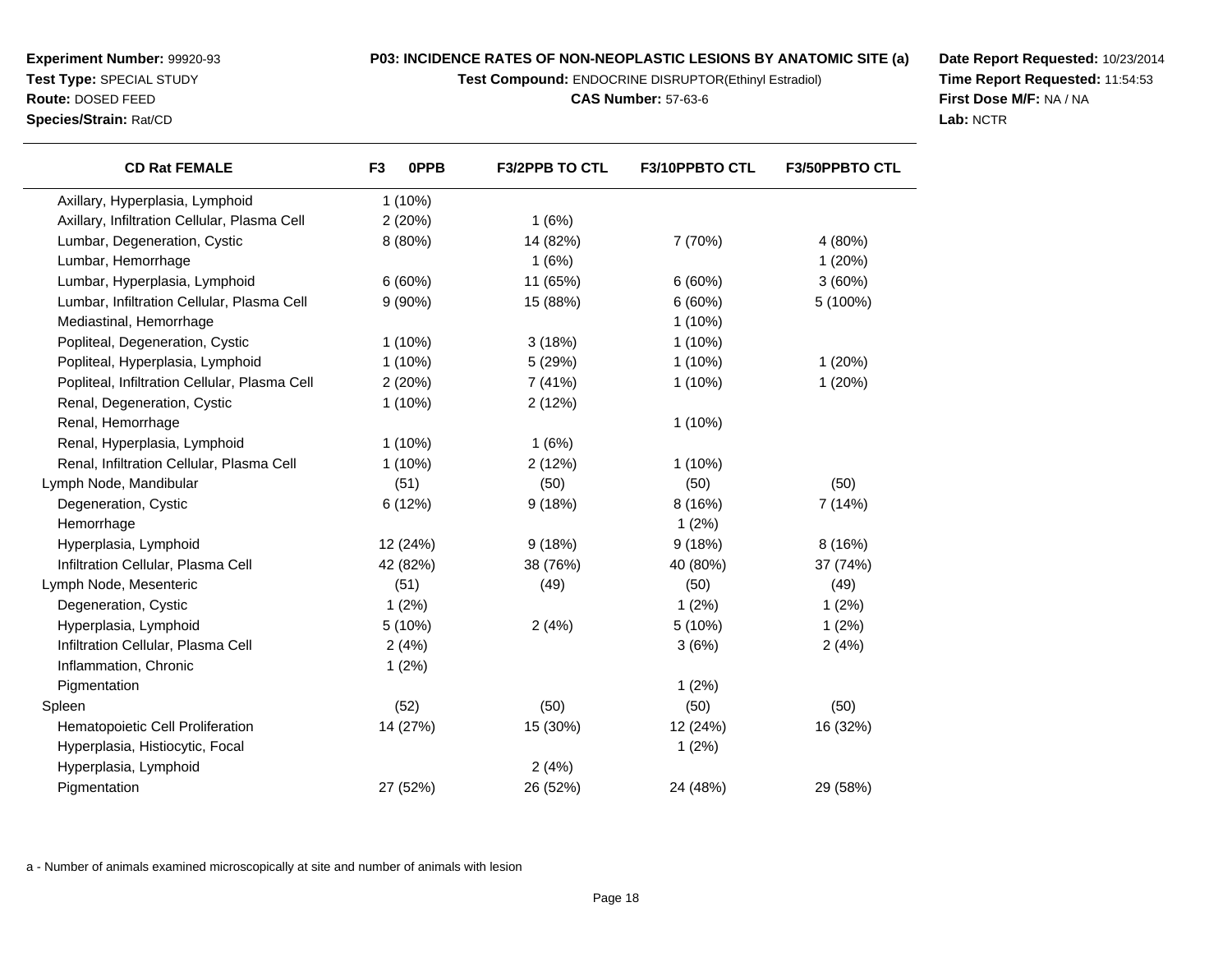**Test Compound:** ENDOCRINE DISRUPTOR(Ethinyl Estradiol)

#### **CAS Number:** 57-63-6

**Date Report Requested:** 10/23/2014**Time Report Requested:** 11:54:53**First Dose M/F:** NA / NA**Lab:** NCTR

| <b>CD Rat FEMALE</b>             | F <sub>3</sub><br>0PPB | F3/2PPB TO CTL | F3/10PPBTO CTL | F3/50PPBTO CTL |
|----------------------------------|------------------------|----------------|----------------|----------------|
| Thymus                           | (50)                   | (45)           | (46)           | (49)           |
| Atrophy                          |                        |                |                | 1(2%)          |
| Cyst                             | 16 (32%)               | 19 (42%)       | 17 (37%)       | 20 (41%)       |
| <b>INTEGUMENTARY SYSTEM</b>      |                        |                |                |                |
| Mammary Gland                    | (52)                   | (50)           | (50)           | (50)           |
| Alveolus, Hyperplasia            | 35 (67%)               | 36 (72%)       | 40 (80%)       | 39 (78%)       |
| <b>Atypical Focus</b>            | 12 (23%)               | 21 (42%)       | 22 (44%)       | 18 (36%)       |
| Duct, Dilatation                 |                        |                | 3(6%)          | 3(6%)          |
| Galactocele                      | 2(4%)                  | 1(2%)          | 1(2%)          | 5 (10%)        |
| Inflammation                     |                        |                | 1(2%)          |                |
| Lactation                        | 19 (37%)               | 6 (12%)        | 17 (34%)       | 20 (40%)       |
| Skin                             | (52)                   | (50)           | (50)           | (50)           |
| Abscess                          | 1(2%)                  | 1(2%)          |                |                |
| Cyst Epithelial Inclusion        | 1(2%)                  |                |                | 1(2%)          |
| Epidermis, Necrosis              |                        |                | 1(2%)          |                |
| Inflammation                     | 15 (29%)               | 21 (42%)       | 8 (16%)        | 12 (24%)       |
| MUSCULOSKELETAL SYSTEM           |                        |                |                |                |
| <b>Bone</b>                      | (0)                    | (1)            | (0)            | (0)            |
| Cartilage, Sternum, Degeneration |                        | 1 (100%)       |                |                |
| Bone, Femur                      | (52)                   | (50)           | (50)           | (50)           |
| Hyperplasia                      |                        |                | 1(2%)          |                |
| Osteopetrosis                    |                        |                |                | 1(2%)          |
| <b>Skeletal Muscle</b>           | (3)                    | (4)            | (0)            | (1)            |
| Head, Hyalinization, Focal       |                        | 1(25%)         |                |                |
| Inflammation, Chronic Active     | 1 (33%)                |                |                |                |
| NERVOUS SYSTEM                   |                        |                |                |                |
| Brain, Brain Stem                | (52)                   | (50)           | (50)           | (50)           |
| Compression                      | 13 (25%)               | 11 (22%)       | 19 (38%)       | 20 (40%)       |
| Hemorrhage                       |                        | 1(2%)          | 1(2%)          | 1(2%)          |

a - Number of animals examined microscopically at site and number of animals with lesion

**Experiment Number:** 99920-93**Test Type:** SPECIAL STUDY**Route:** DOSED FEED**Species/Strain:** Rat/CD

 $\overline{\phantom{0}}$ 

<u>Lind</u>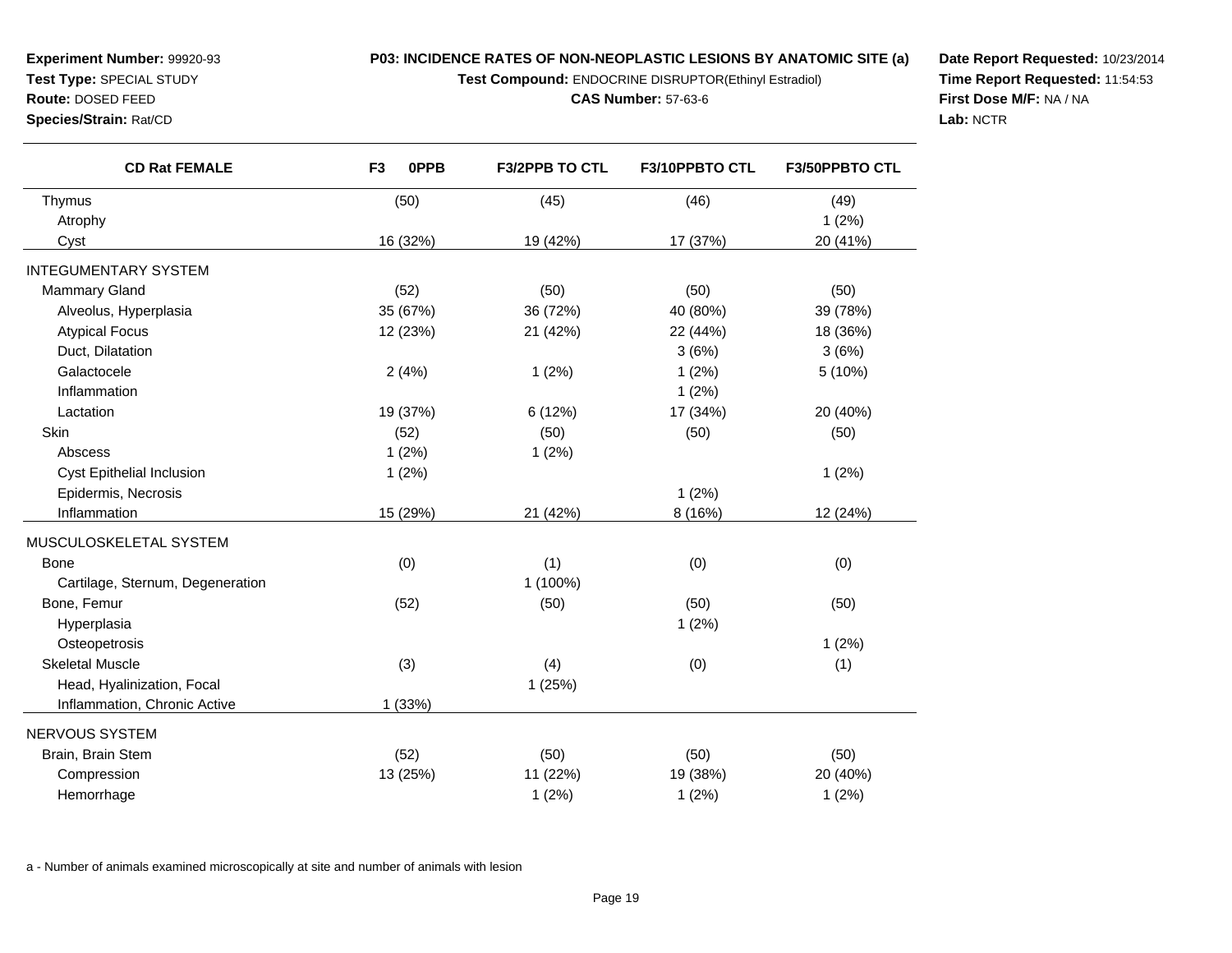**Test Compound:** ENDOCRINE DISRUPTOR(Ethinyl Estradiol)

**CAS Number:** 57-63-6

**Date Report Requested:** 10/23/2014**Time Report Requested:** 11:54:53**First Dose M/F:** NA / NA**Lab:** NCTR

| <b>CD Rat FEMALE</b>                 | F <sub>3</sub><br><b>OPPB</b> | <b>F3/2PPB TO CTL</b> | F3/10PPBTO CTL | F3/50PPBTO CTL |
|--------------------------------------|-------------------------------|-----------------------|----------------|----------------|
| Brain, Cerebellum                    | (51)                          | (50)                  | (50)           | (50)           |
| Hydrocephalus                        | 1(2%)                         |                       | 4(8%)          | 3(6%)          |
| Brain, Cerebrum                      | (52)                          | (50)                  | (50)           | (50)           |
| Hydrocephalus                        | 1(2%)                         |                       | 1(2%)          | 3(6%)          |
| Peripheral Nerve                     | (0)                           | (1)                   | (0)            | (1)            |
| Spinal Cord                          | (0)                           | (1)                   | (0)            | (1)            |
| Necrosis                             |                               |                       |                | 1 (100%)       |
| RESPIRATORY SYSTEM                   |                               |                       |                |                |
| Lung                                 | (52)                          | (50)                  | (50)           | (50)           |
| Alveolar Epith, Hyperplasia          | 1(2%)                         | 4(8%)                 | 1(2%)          | 1(2%)          |
| Artery, Mineralization               | 1(2%)                         |                       |                |                |
| Edema                                |                               |                       | 3(6%)          |                |
| Hemorrhage                           | 2(4%)                         |                       |                | 1(2%)          |
| Infiltration Cellular, Histiocyte    | 10 (19%)                      | 14 (28%)              | 11 (22%)       | 7 (14%)        |
| Infiltration Cellular, Lymphocyte    |                               |                       | 1(2%)          |                |
| Inflammation                         | 1(2%)                         | 4(8%)                 | 1(2%)          | 2(4%)          |
| Mineralization                       |                               | 1(2%)                 |                |                |
| Peribronchial, Inflammation, Chronic |                               |                       | 1(2%)          |                |
| Perivascular, Inflammation           |                               |                       | 1(2%)          |                |
| <b>Nose</b>                          | (52)                          | (50)                  | (50)           | (50)           |
| Goblet Cell, Hyperplasia             | 3(6%)                         | 3(6%)                 | 1(2%)          | 3(6%)          |
| Inflammation                         | 8 (15%)                       | 2(4%)                 | 3(6%)          | 6 (12%)        |
| Nasolacrim Dct, Inflammation         | 26 (50%)                      | 34 (68%)              | 26 (52%)       | 26 (52%)       |
| Nasolacrim Dct, Keratin Cyst         |                               |                       |                | 1(2%)          |
| Olfactory Epi, Hyaline Droplet       | 15 (29%)                      | 8(16%)                | 5 (10%)        | 9(18%)         |
| Osteopetrosis                        |                               |                       |                | 1(2%)          |
| Respirat Epith, Hyperplasia          | 1(2%)                         | 1(2%)                 |                | 1(2%)          |
| Trachea                              | (52)                          | (49)                  | (50)           | (50)           |
| Inflammation                         | 2(4%)                         | 2(4%)                 | 2(4%)          | 3(6%)          |

a - Number of animals examined microscopically at site and number of animals with lesion

**Experiment Number:** 99920-93**Test Type:** SPECIAL STUDY**Route:** DOSED FEED**Species/Strain:** Rat/CD

 $\overline{\phantom{0}}$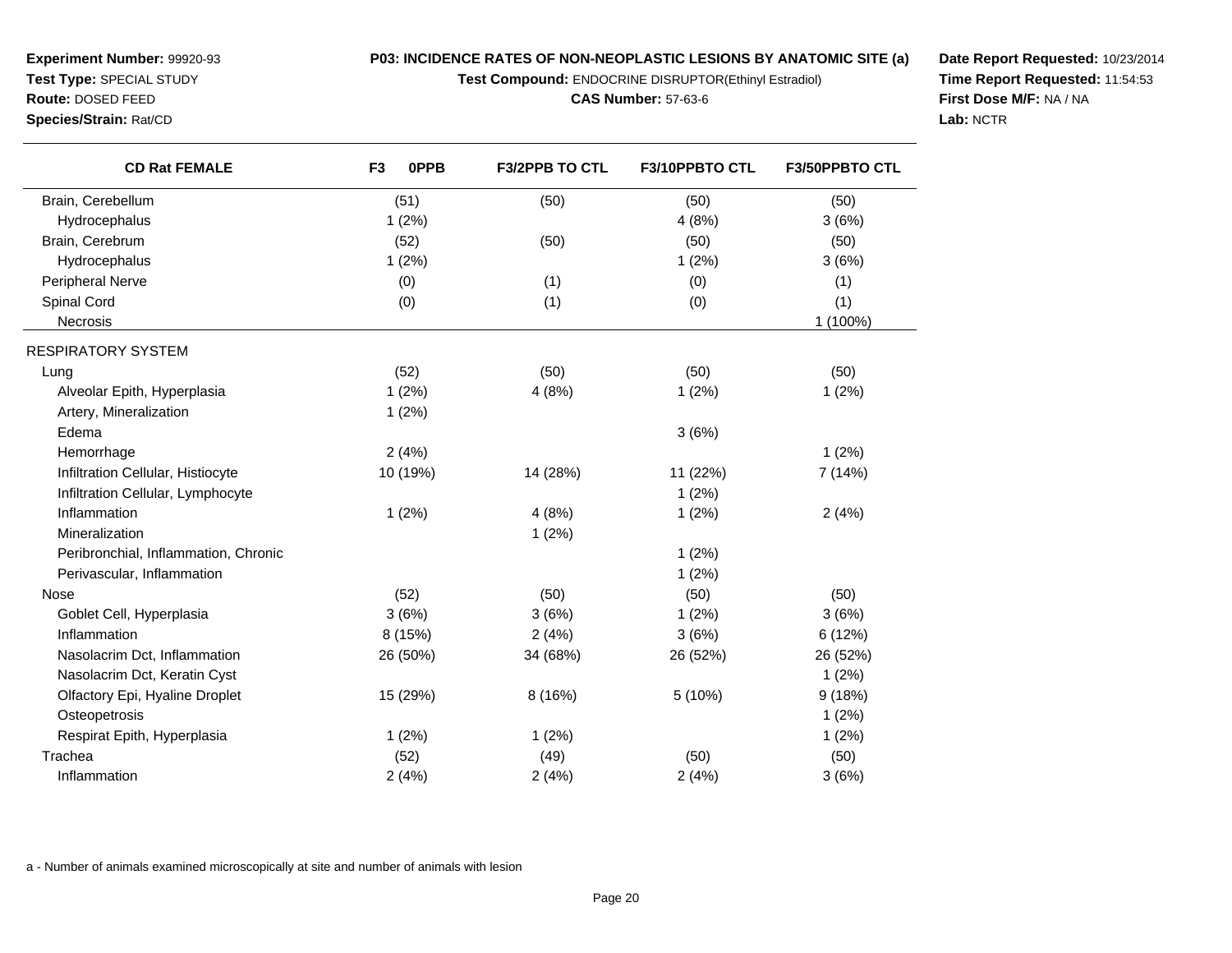**Test Compound:** ENDOCRINE DISRUPTOR(Ethinyl Estradiol)

**CAS Number:** 57-63-6

**Date Report Requested:** 10/23/2014**Time Report Requested:** 11:54:54**First Dose M/F:** NA / NA**Lab:** NCTR

| <b>CD Rat FEMALE</b>                                  | F <sub>3</sub><br>0PPB | <b>F3/2PPB TO CTL</b> | F3/10PPBTO CTL | <b>F3/50PPBTO CTL</b> |
|-------------------------------------------------------|------------------------|-----------------------|----------------|-----------------------|
| SPECIAL SENSES SYSTEM                                 |                        |                       |                |                       |
| Ear                                                   | (0)                    | (0)                   | (2)            | (0)                   |
| Eye                                                   | (52)                   | (50)                  | (49)           | (50)                  |
| Bilateral, Cataract                                   |                        | 1(2%)                 |                |                       |
| Bilateral, Retina, Degeneration                       | 3(6%)                  | 2(4%)                 | 3(6%)          | 2(4%)                 |
| Cataract                                              |                        | 1(2%)                 | 2(4%)          | 1(2%)                 |
| Inflammation                                          | 1(2%)                  |                       | 1(2%)          |                       |
| Phthisis Bulbi                                        |                        |                       | 1(2%)          | 1(2%)                 |
| Retina, Degeneration                                  | 2(4%)                  | 2(4%)                 | 1(2%)          | 3(6%)                 |
| <b>Harderian Gland</b>                                | (52)                   | (50)                  | (50)           | (50)                  |
| Hyperplasia                                           | 3(6%)                  | 4(8%)                 | 5(10%)         |                       |
| Infiltration Cellular, Lymphocyte                     | 1(2%)                  | 2(4%)                 | 3(6%)          | 4(8%)                 |
| Inflammation                                          | 8 (15%)                | 8 (16%)               | 12 (24%)       | 14 (28%)              |
| Zymbal's Gland                                        | (0)                    | (0)                   | (1)            | (0)                   |
| URINARY SYSTEM                                        |                        |                       |                |                       |
| Kidney                                                | (52)                   | (50)                  | (50)           | (50)                  |
| Cyst                                                  | 10 (19%)               | 12 (24%)              | 17 (34%)       | 7(14%)                |
| Epithelium, Pelvis, Hyperplasia                       |                        | 1(2%)                 |                |                       |
| Hydronephrosis                                        | 1(2%)                  | 1(2%)                 |                | 1(2%)                 |
| Infiltration Cellular, Lymphocyte                     |                        | 2(4%)                 |                |                       |
| Inflammation                                          | 3(6%)                  | 5 (10%)               | 2(4%)          | 2(4%)                 |
| Mineralization                                        | 22 (42%)               | 14 (28%)              | 21 (42%)       | 20 (40%)              |
| Nephropathy                                           | 26 (50%)               | 23 (46%)              | 19 (38%)       | 22 (44%)              |
| Renal Tubule, Accumulation, Hyaline<br><b>Droplet</b> |                        |                       | 2(4%)          |                       |
| <b>Urinary Bladder</b>                                | (52)                   | (49)                  | (49)           | (50)                  |
| Hemorrhage                                            |                        |                       |                | 1(2%)                 |
| Inflammation                                          |                        |                       |                | 1(2%)                 |

a - Number of animals examined microscopically at site and number of animals with lesion